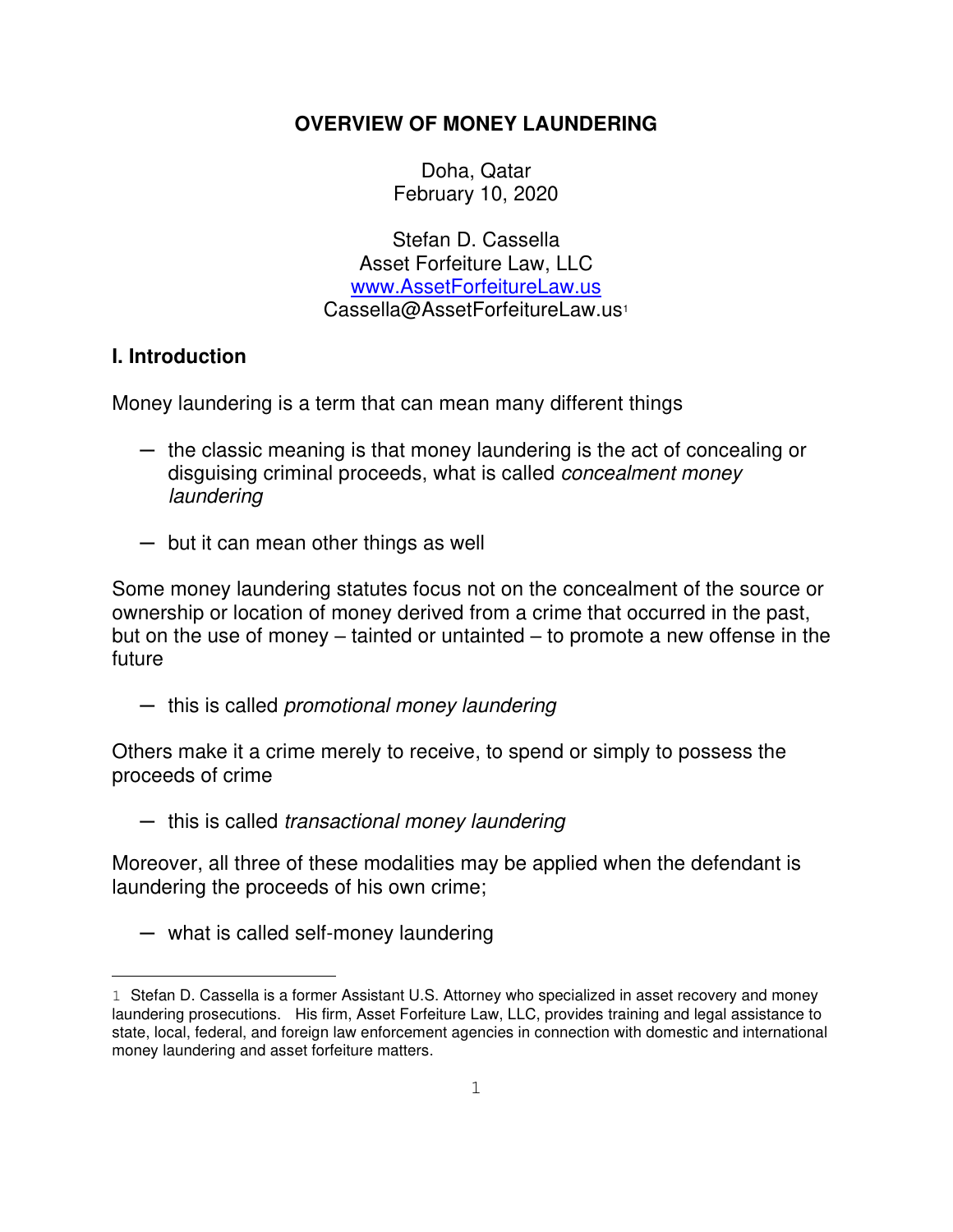Or may be applied to a third party – a family member, co-conspirator, accountant or lawyer or professional money launderer who launders money on behalf of the one who committed the original crime

— What is called third-party money laundering (or sometimes stand-alone money laundering if the underlying predicate crime is not charged)

Using this understanding of the different types of money laundering, I will talk about the reasons why a person might want to engage in money laundering activity

- $-$  And I will talk in general terms about the ways in which people launder money – what are called *methodologies*
- ─ But I will use the bulk of my time to talk about what the prosecutor has to prove to obtain a conviction for a money laundering offense
- $-$  In particular, after giving you an overview of the different types of money laundering statutes, I will focus on the elements of money laundering under Qatari law

## **II. Why Launder Money**

### **1. Concealment money laundering**

The defendant may have several objectives in committing a concealment money laundering offense

- ─ The first and most obvious is that he wants to conceal or disguise the illegal origin of the money and make it appear legitimate
- ─ He may also want to conceal the location of the money so that it cannot be found and seized by law enforcement
- ─ Or he may want to conceal or disguise his relationship to the money, to distance himself from the criminal conduct that generated the money so that he is not convicted of the offense

The ways in which a criminal money launderer may accomplish these objectives are too numerous to mention, but these are a few typical examples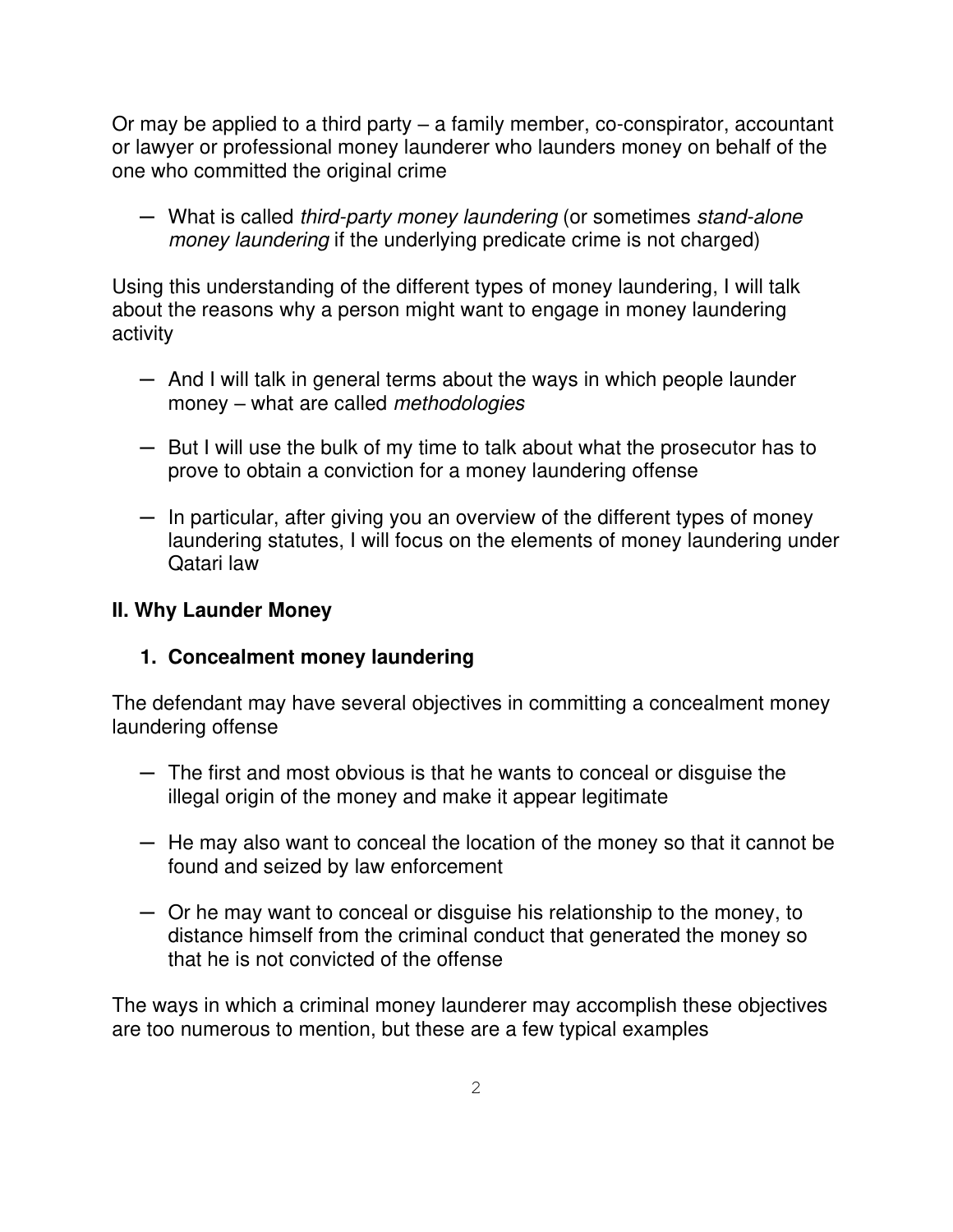- Running the money through a legitimate business to make the money appear to be legitimate business proceeds
- Commingling tainted money with untainted money so that it is difficult to tell that criminal proceeds are part of an asset
- Depositing money or using it to purchase an asset in a third party's name
- Converting money to another form such as fixed property, securities, gold or jewelry – and then selling that property (or using is as collateral for a loan)
- Moving the money off-shore to a bank-secrecy jurisdiction, or putting it in an account held by a shell corporation whose ownership is unknown
- Simply engaging in a series of convoluted transactions that make the money impossible to trace

There is also an entire category of cases - called trade-based money laundering *–* where the money launderer uses illicit money as part of an otherwise legitimate business transaction, to acquire (for himself or others) legitimate goods and services

─ I'll give more examples as we go on and talk about the elements of a money laundering offense and particular cases

## **2. Promotional money laundering**

As I mentioned, when someone commits a promotional money laundering offense, he is not concerned with concealing or disguising the provenance of the money or its ownership or location

─ Rather, his purpose is to use the money to commit or promote the commission of a new crime in the future

In some cases, the money in question is criminal proceeds, but in other cases it is not

─ A typical case might involve a drug dealer who is using the proceeds of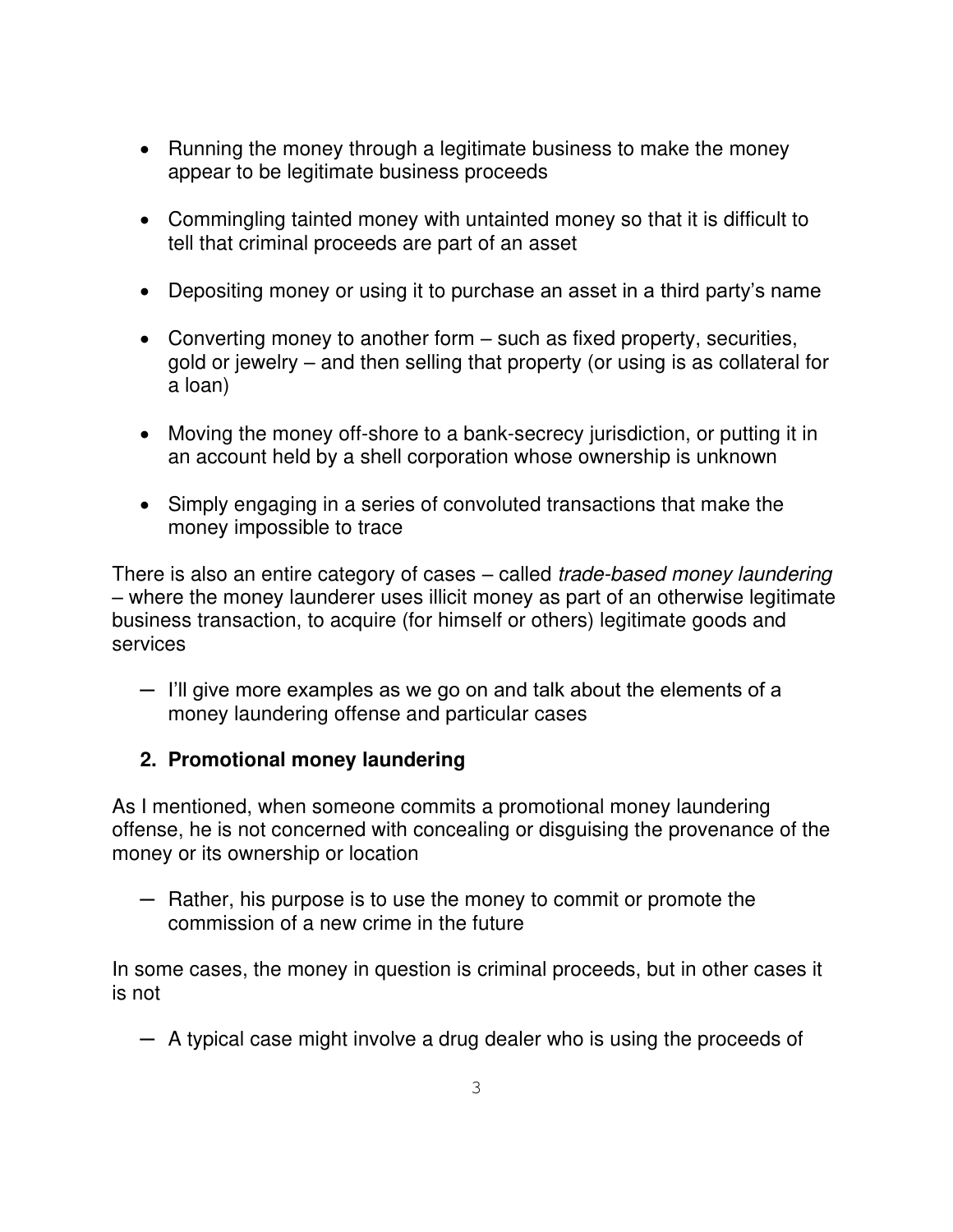past illegal drug sales to buy more drugs, to pay his couriers, to pay bribes, or to purchase an airplane to be used in smuggling

─ Or it might involve a person who committed a fraud who needs to use the fraud proceeds to keep the scheme going – by luring in new victims, or paying the expenses of a business that is fronting for the fraud scheme

─ **It does not appear that Qatar has such a money laundering statute** 

In other cases, however, the defendant is using money  $-$  tainted or untainted  $-$  to commit some entirely new (and perhaps much more serious) offense

- ─ The classic example of which is terrorist financing
- $-$  In a terrorist financing case, the money may be from drug dealing, fraud, or any number of other relatively minor crimes
- ─ Or it may be the proceeds of charitable donations, a legitimate business, or someone's personal wealth
- ─ But the point is that regardless of the source of the money, the money launderer engages in a number of steps designed to use the money to finance an act of terrorism
- ─ As we will see, Qatar does have such as statute

The ways in which a person would commit a promotional money laundering offense are often the same as those used to commit concealment money laundering:

- ─ Commingling, use of legitimate businesses, use of third party names, moving money off-shore or into shell corporations, engaging in legitimate trade
- ─ The point is that the same techniques that are used to conceal or disguise the source of money derived from a crime in the past can be used to make the money available to commit a new crime in the future
- ─ But in such cases, the prosecutor is not concerned with the source of the money but with the purpose for which it is intended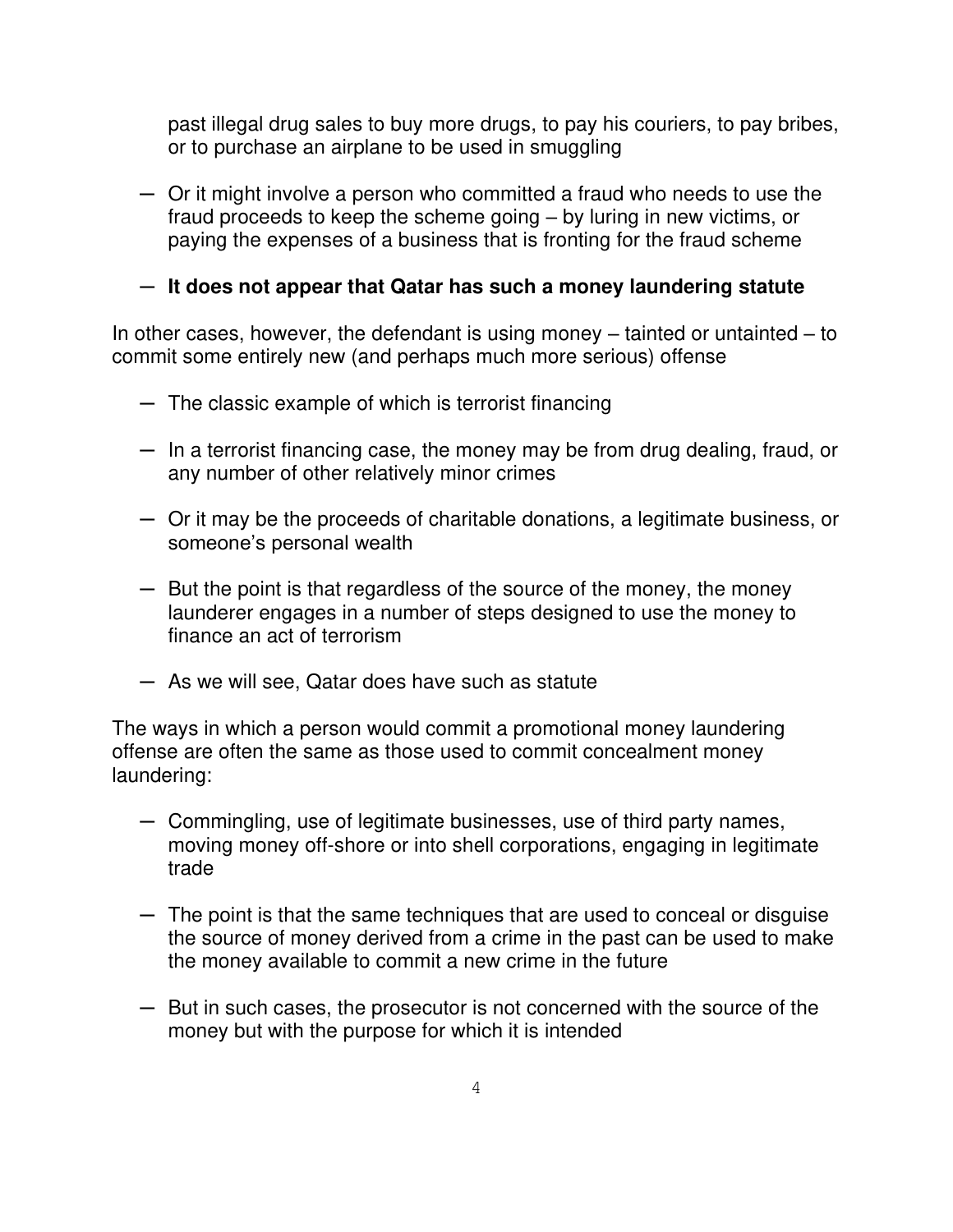## **3. Transactional money laundering: Receiving, spending and possessing criminal proceeds**

Finally, some money laundering statutes simply make it an offense to receive criminal proceeds or to spend them

 $-$  In fact, in some countries, it is an offense merely to possess criminal proceeds

In such cases, the defendant's motive is clear

─ He simply wants to spend, use or possess the criminal proceeds

What is the point of making this a criminal offense?

- ─ The idea is to make the criminal proceeds untouchable to make it impossible to receive, spend or possess them without committing a crime – so that the money becomes worthless to the criminal
- $-$  And if its worthless to the criminal if he can't spend it or give it to anyone – these is less incentive for him to commit the crime in the first place
- ─ It is a means of deterrence

So, for example, a criminal who has obtained a lot of money from committing fraud or selling drugs may want to use the money to buy a luxury car, or jewelry for his girlfriend, or invest in fixed property or securities

- ─ If it is an offense to spend criminal proceeds, he cannot do any of those things without committing a new offense
- ─ And it is an offense to receive criminal proceeds, then the car dealer, or jewelry dealer, or investment broker who knows that the money is derived from a crime cannot take the money without exposing himself to criminal liability as well
- ─ Again, the point being to make the criminal's money worthless to him

Obviously, if the prosecutor is able to bring a criminal charge under such a statute, he or she doesn't have to prove concealment or promotion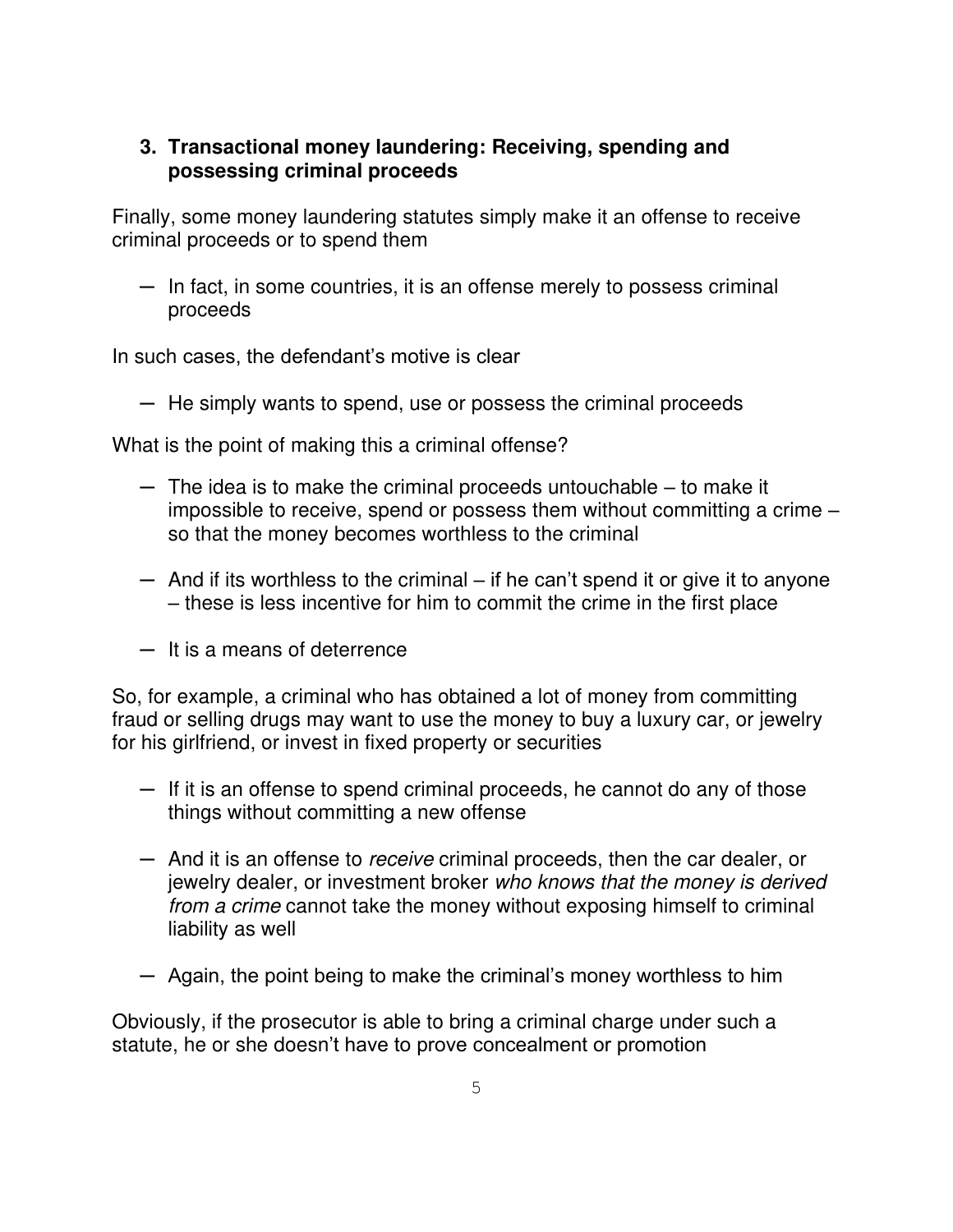$-$  This makes the crime much easier to prove, but the statutory penalty may be less than it would be in a concealment or promotion case

So those are the types of money laundering offenses that we are talking about

 $-$  And those are a few of the many ways in which money can be laundered

What we need to talk about now are the elements that a prosecutor would have to prove to obtain a money laundering conviction, and the ways in which he might prove them

─ I'm going to discuss the common elements of the Qatari money laundering statutes, using examples from the case law to illustrate the evidence that might be used to prove each one

# **III. The Qatari Money Laundering Statutes**

The Qatari money laundering statutes are found in Art. 2 of The Law No. 20 of 2019 on Combatting Money Laundering and Terrorism Financing:

## **Concealment Money Laundering**

Art. 2 contains two concealment money laundering offenses:

1. Conversion or transfer of funds, knowing that they are proceeds of a crime or an act of participation in the said crime; with a view to concealing or disguising the illicit source of funds or assisting any person involved in the commission of the crime from evading the legal consequences of his actions.

2. Concealment or disguise of the true nature, source, location, disposition, movement, ownership or the rights of funds, knowing that they are the proceeds of a crime.

These two provisions are similar but slightly different from each other in terms of their scope:

- $-$  Both require proof that the money was the proceeds of crime
- ─ And both require proof that the defendant knew the money was the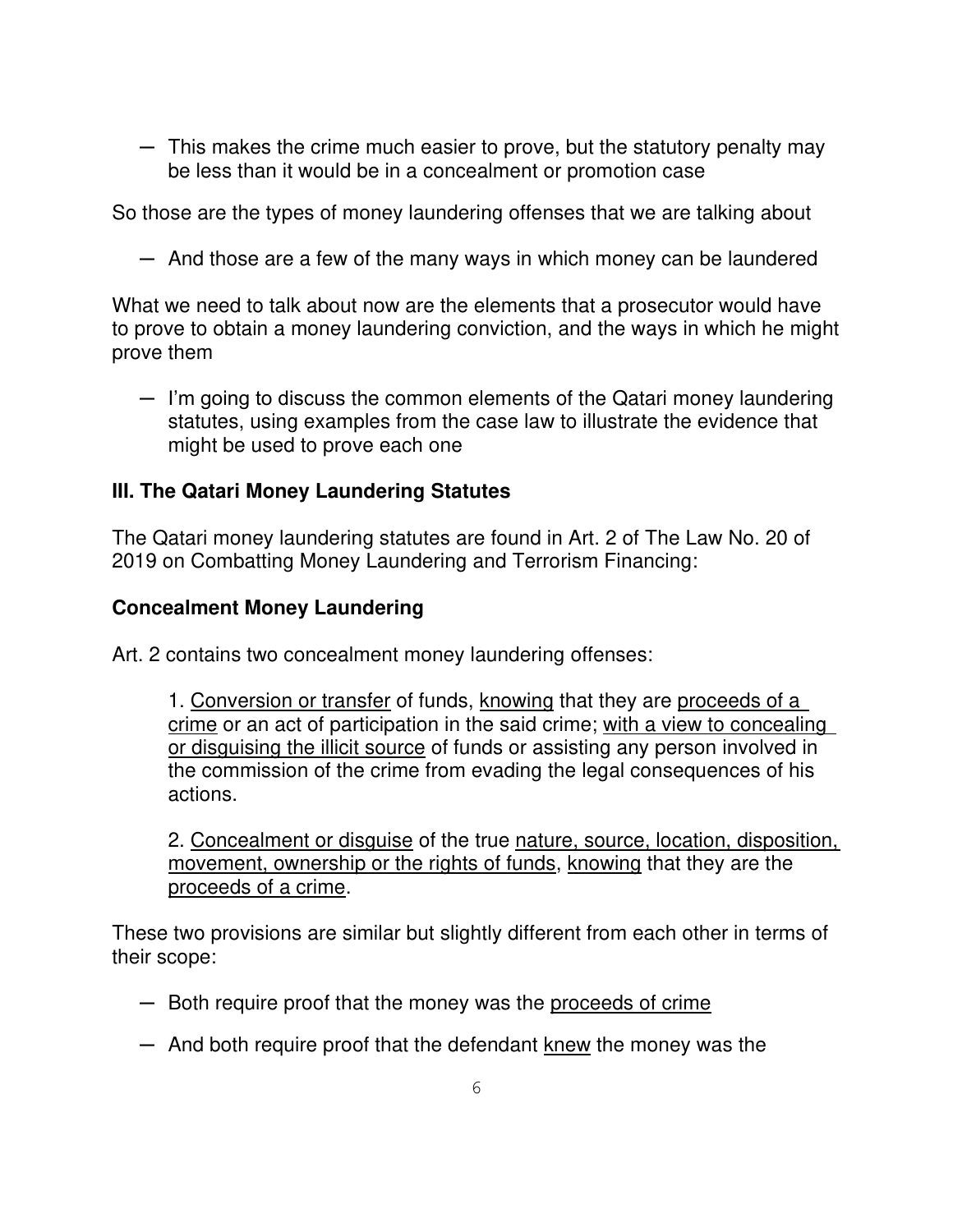proceeds of crime

- ─ Both require proof that the defendant's purpose was to conceal or disguise, but (1) is limited to concealing "the illicit source," whereas (2) applies to concealing "the true nature, source, location, disposition, movement, ownership or the rights of funds"
- ─ Similarly, (1) applies only when there is a "conversion or transfer" of funds, whereas (2) contains no limitation on the method of concealment.
- ─ For these two reasons, (2) is broader than (1) and would apply in more cases, although the penalty is the same.

# **Transaction Money Laundering**

Art. 2 also contains a transaction money laundering statute:

3. Acquisition, possession or use of funds, knowing, at the time of receipt thereof, that they are proceeds of a crime.

The major difference between this statute and the concealment money laundering statutes is that it contains no intent requirement.

- ─ Like the concealment statutes, it requires proof that the money was the proceeds of crime
- $-$  And like the concealment statutes, it requires proof that the defendant knew that the money was the proceeds of crime.
- $-$  Instead of requiring a "conversion or transfer" of the funds, it would apply to any use of the funds, or even to simple possession
- ─ and there is no concealment element
- ─ So, this is a much easier offense to prove, although again, the penalty is the same as it is for concealment money laundering

## **Conspiracies and Attempts**

All three statutes in Art. 2 would apply to persons who conspire with others to commit the money laundering offense, or who attempt to commit it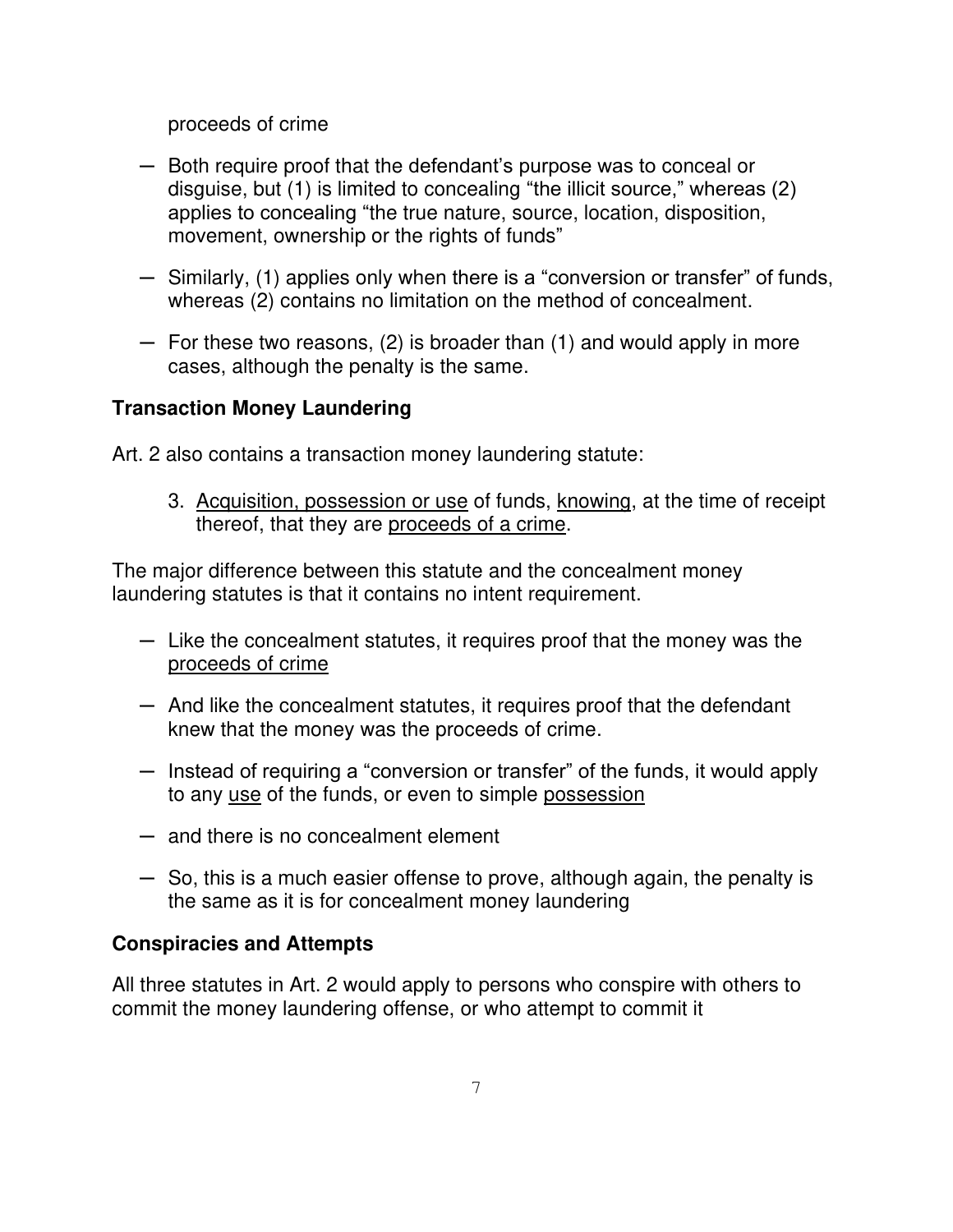4. Participation in, association with or conspiracy to commit, attempt, or aid, abet, facilitate, counsel in, cooperate in, or contribute to the commission of any of the acts stipulated in this Article.

The penalty for a conspiracy or attempt is the same as it would be if the offense were successfully completed.

## **Promotional Money Laundering (Terrorist Financing)**

Finally, Art. 3 promotional money laundering statute.

Whoever intentionally, by any means, directly or indirectly, provides or collects funds with the unlawful purpose that the funds should be used, or while knowing that they are to be used, in whole or in part, in any of the following circumstances, shall be deemed to have committed a terrorist financing offence:

1. To carry out a terrorist act(s);

2. By an individual terrorist or by a terrorist organization, even in the absence of a link to a specific terrorist act or acts;

3. To finance the travel of individuals to a State other than their States of residence or nationality, for the purpose of the perpetration, planning, or preparation of, or participation in, terrorist acts or the providing or receiving of terrorist training;

4. To organize or direct others to commit or attempt to commit any of the acts stipulated in this Article.

5. To participate as an accomplice in; to attempt; or to aid, abet, facilitate, counsel in, cooperate in, or contribute to the commission of or attempt to commit any of the acts stipulated in this Article.

This is a promotional money laundering statute, but it is limited to the promotion of terrorism

- ─ It differs from the concealment and transaction statutes in there is no requirement that the money be the proceeds of crime
- ─ Rather, the offense "extends to any funds, whether from a legitimate or illegitimate source"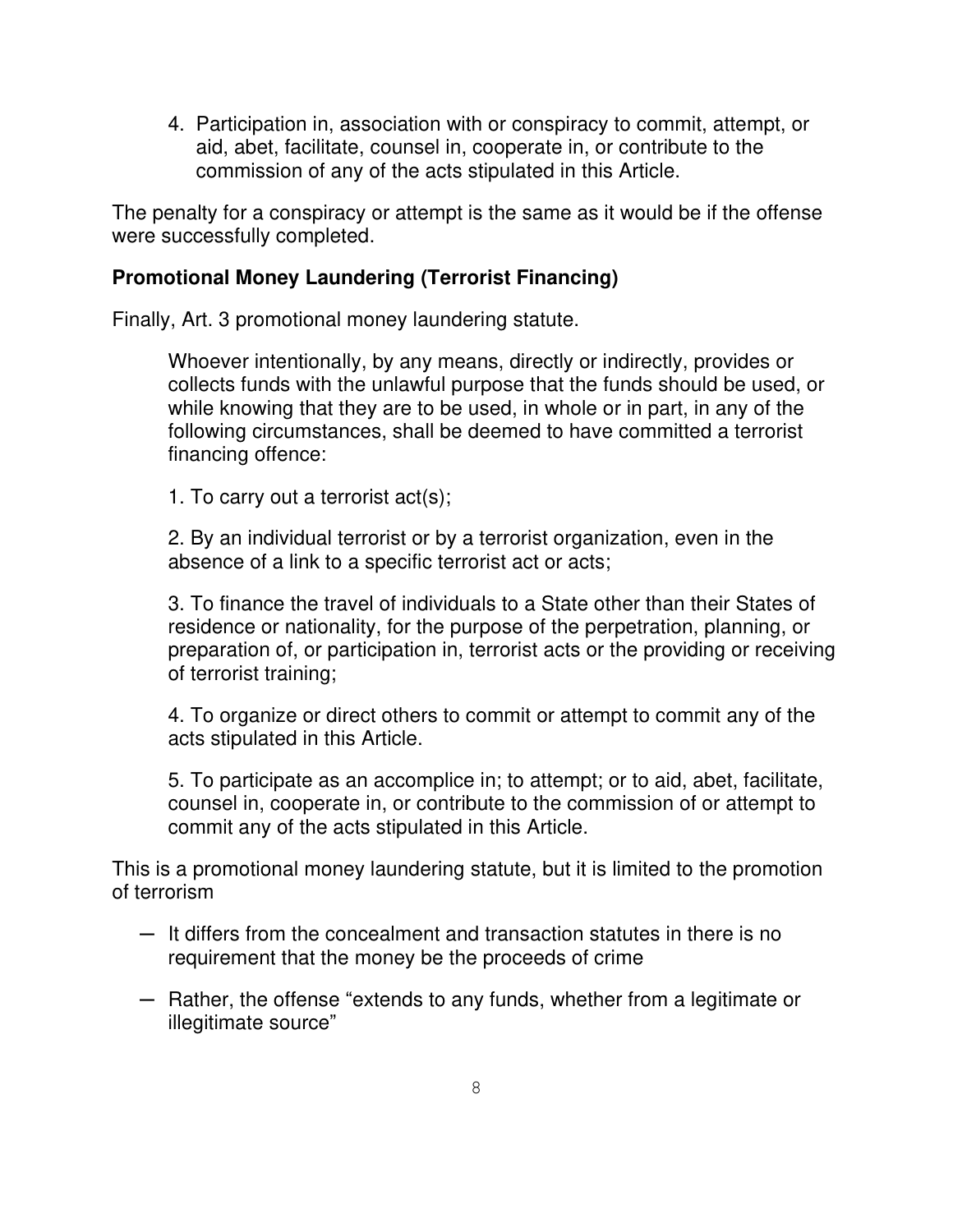- ─ So, the crime is simply providing or collecting funds
- ─ Knowing or intending that they be used for terrorism

The penalty is the same as it is for an offense under Art. 2.

# **IV. Common Elements**

What are the elements that these money laundering statutes tend to have in common?

- ─ As we have seen, there are 4 separate statutes and not all of the have all four of these elements
- ─ But all of them have at least some of these elements
- ─ So, we need to understand them and know how to prove them
	- 1. Some type of financial transaction conducted by the defendant
	- 2. Knowledge on the part of the defendant that the property was criminally derived
	- 3. Proof that the property involved in the transaction was in fact criminal proceeds
	- 4. And, depending on the focus of the statute, evidence that the transaction concealed or was intended to conceal the criminal proceeds, or promoted or was intended to promote terrorism

Let's look at the elements one at a time.

## **Financial transaction**

Almost all of these statutes required some kind of financial transaction, including acquiring or collecting property, converting the property to another form, or transferring ownership to another person

 $-$  The exceptions are the statutes like Art. 2(3) that makes it a crime merely to possess criminal proceeds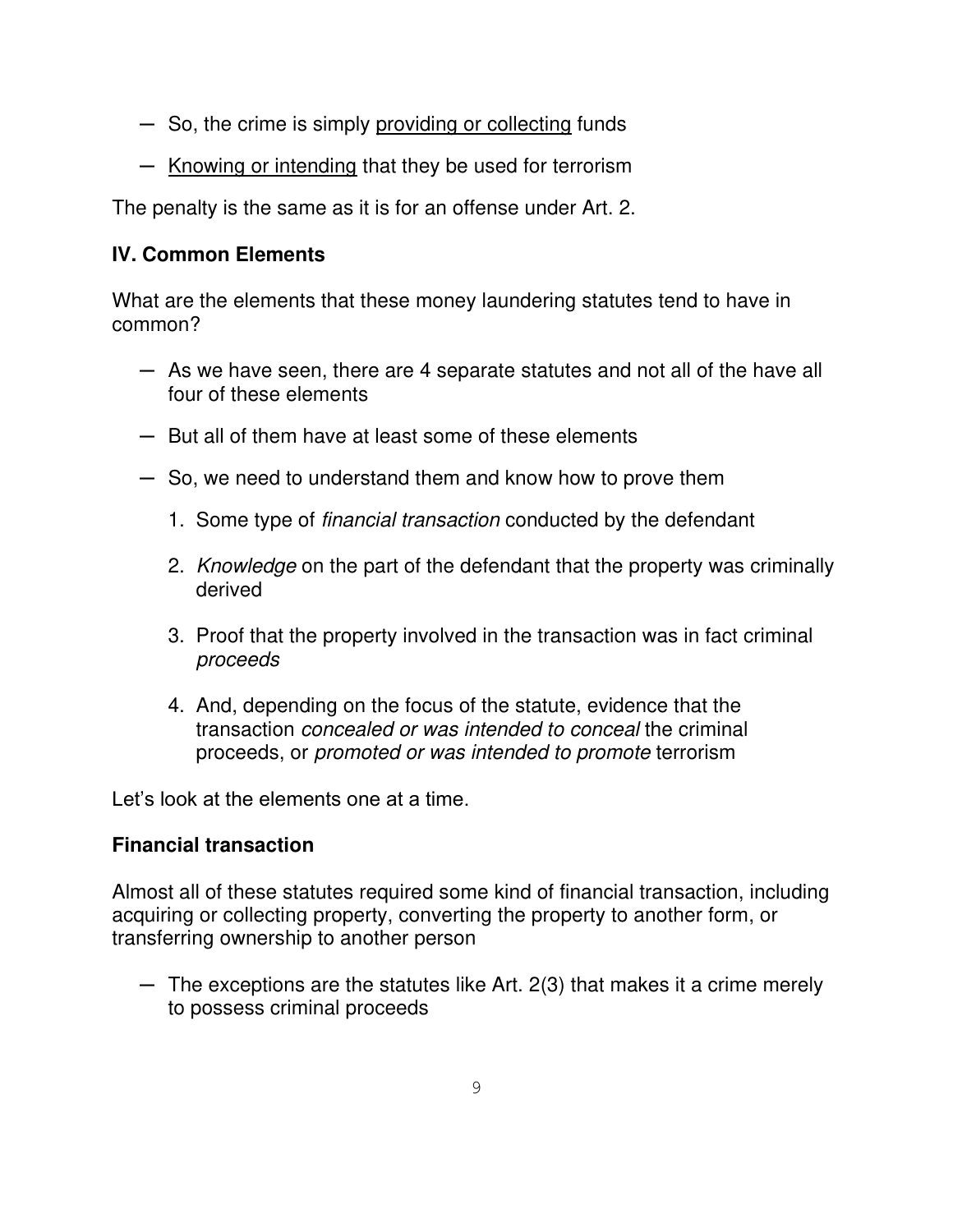─ Or Art. 2(2) that makes it an offense to conceal or disguise without specifying the manner (e.g. hiding the money in a hole in the ground might suffice)

What is a financial transaction?

- ─ simply stated, a financial transaction is virtually anything you can do with money
- $-$  it can involve cash, or monetary instruments, or electronic or other funds
- ─ or it may involve no money at all, but simply the transfer of title to real property or a vehicle, vessel or aircraft
- ─ here are some examples from the case law:
	- United States v. Jenkins, 633 F.3d 788, 804 (9th Cir. 2011) (wire transfer of funds is a financial transaction);
	- United States v. Bronzino, 598 F.3d 276, 278 n.1 (6th Cir. 2010) (cashing chips at a casino is a financial transaction);
	- United States v. Rounsavall, 115 F.3d 561 (8th Cir. 1997) (writing check to purchase cashier's checks is financial transaction);
	- United States v. Brown, 31 F.3d 484, 489 n.4 (7th Cir. 1994) (processing credit card charges is a financial transaction);
	- United States v. Day, 700 F.3d 713, 726 (4th Cir. 2012) (gold when used as a financial asset – constitutes "funds" so its transfer is a financial transaction);
	- United States v. Hall, 434 F.3d 42, 52 (1st Cir. 2006) (recording a mortgage is a financial transaction);
	- United States v. Ulbricht, 2014 WL 3362059, \*24 (S.D.N.Y. July 9, 2014) (Bitcoins are "funds" because their purpose is to allow a person to pay for things; thus, paying for things with Bitcoins is a financial transaction);

The simple delivery of cash from one person to another can be a financial transaction

> • United States v. Blair, 661 F.3d 755, 764 (4th Cir. 2011) (attorney conducts financial transaction when he receives duffle bag stuffed with cash from client in his office);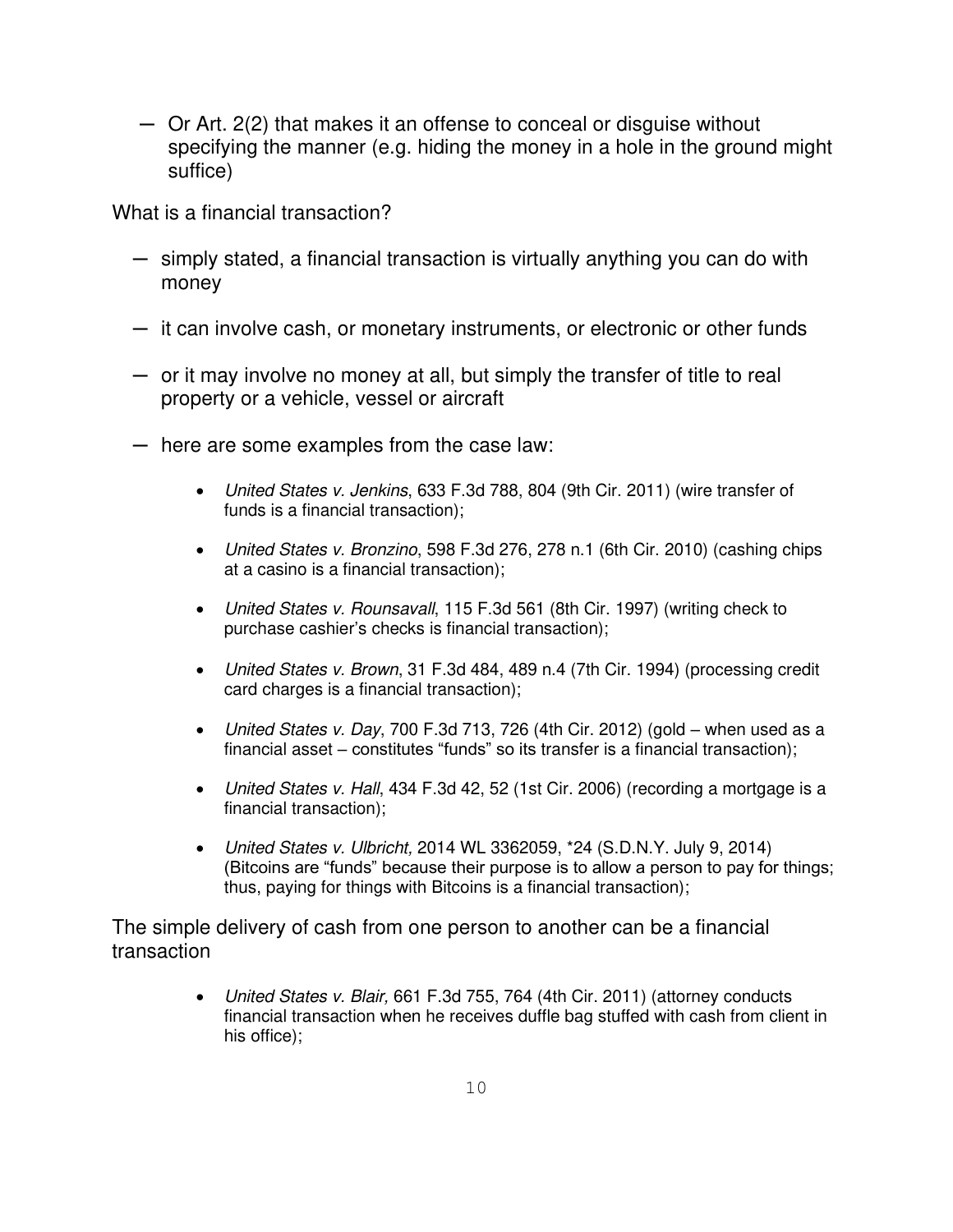• United States v. Reed, 77 F.3d 139, 142 (6th Cir. 1996) (giving drug proceeds to a courier is a financial transaction that "involves monetary instruments, namely the currency");

One note of caution: except under those statutes that make simple possession of criminal proceeds an offense, the possess and transportation of criminal proceeds by a single individual is not enough

- -- for there to be a financial transaction, the defendant either has to use a financial institution to deposit or move the money, or there has to be a transfer or disposition of the property between two people
	- United States v. Puig-Infante, 19 F.3d 929 (5th Cir. 1994) (transporting drug proceeds from Fla. to Tex. not a "transaction" absent evidence of disposition once cash arrived at destination);

## **Choosing the right financial transaction**

The typical crime, conducted for profit, will involve a whole series of financial transactions.

- ─ it could be just one or two transfers, or it could be a complex series of transfers
- ─ for example, in a drug case, someone gets money, gives it to someone in exchange for drugs, that person transfers the money to someone else, he deposits it in the bank, the next guy wires it to another country, and so forth.

Choosing the right financial transaction to charge as a money laundering offense may be critical to the prosecutor's case because the financial transaction is the actus reus of the crime

- United States v. Roy, 375 F.3d 21 (1st Cir. 2004) (conducting a financial transaction is the actus reus of section 1956(a)(3) offense; the intent to promote is part of the mens rea);
- United States v. Mikell, 163 F. Supp. 2d 720, 739 (E.D. Mich. 2001) (financial transaction is the actus reus of the money laundering offense; the proceeds requirement is only a "circumstance element");

Here are some of the issues that may come into play where there are multiple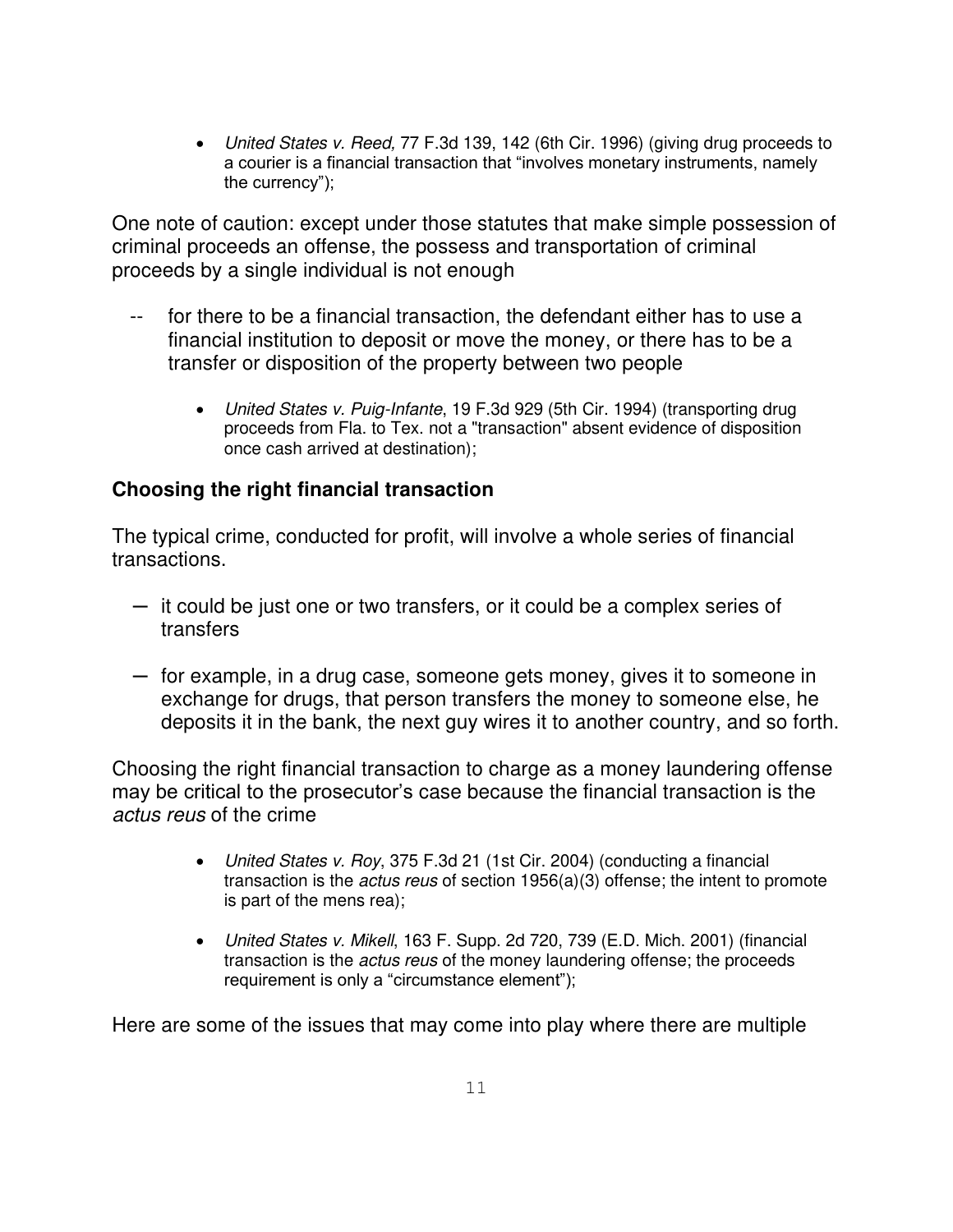financial transactions.

# **1. Unit of prosecution**

Is each financial transaction a separate offense that must be charged separately?

- ─ Or can a series of financial transactions be charged together in a single allegation
- $-$  For example, if the defendant launders drug proceeds through a series of steps, is that one money laundering offense or a series of separate money laundering offenses
- ─ Or if the defendant launders different sums of money at different times in a given period of time, are those separate money laundering offenses or one money laundering offense charged as a continuing course of conduct

The courts in the United States are not all in agreement on those points, and the answer would likely turn on your national law:

- United States v. Smith, 44 F.3d 1259, 1265 (4th Cir. 1995) (the financial transaction is the "core" of the money laundering offense, distinguishing one money laundering offense from another);
- United States v. Majors, 196 F.3d 1206, 1212 n.14 (11th Cir. 1999) (dicta) (money laundering is not a continuing offense; each transaction constitutes a separate offense).
- United States v. Prescott, 42 F.3d 1165 (8th Cir. 1994) (charging multiple financial transactions as a continuing course of conduct in a single count is duplicitous);
- But see United States v. Moloney, 287 F.3d 236 (2d Cir. 2002) ("a single money laundering count can encompass multiple acts provided that each act is part of a unified scheme");

# **2. Statute of limitations**

Because the financial transaction is the actus reus of the money laundering offense, any statute of limitations would run from the date on which the financial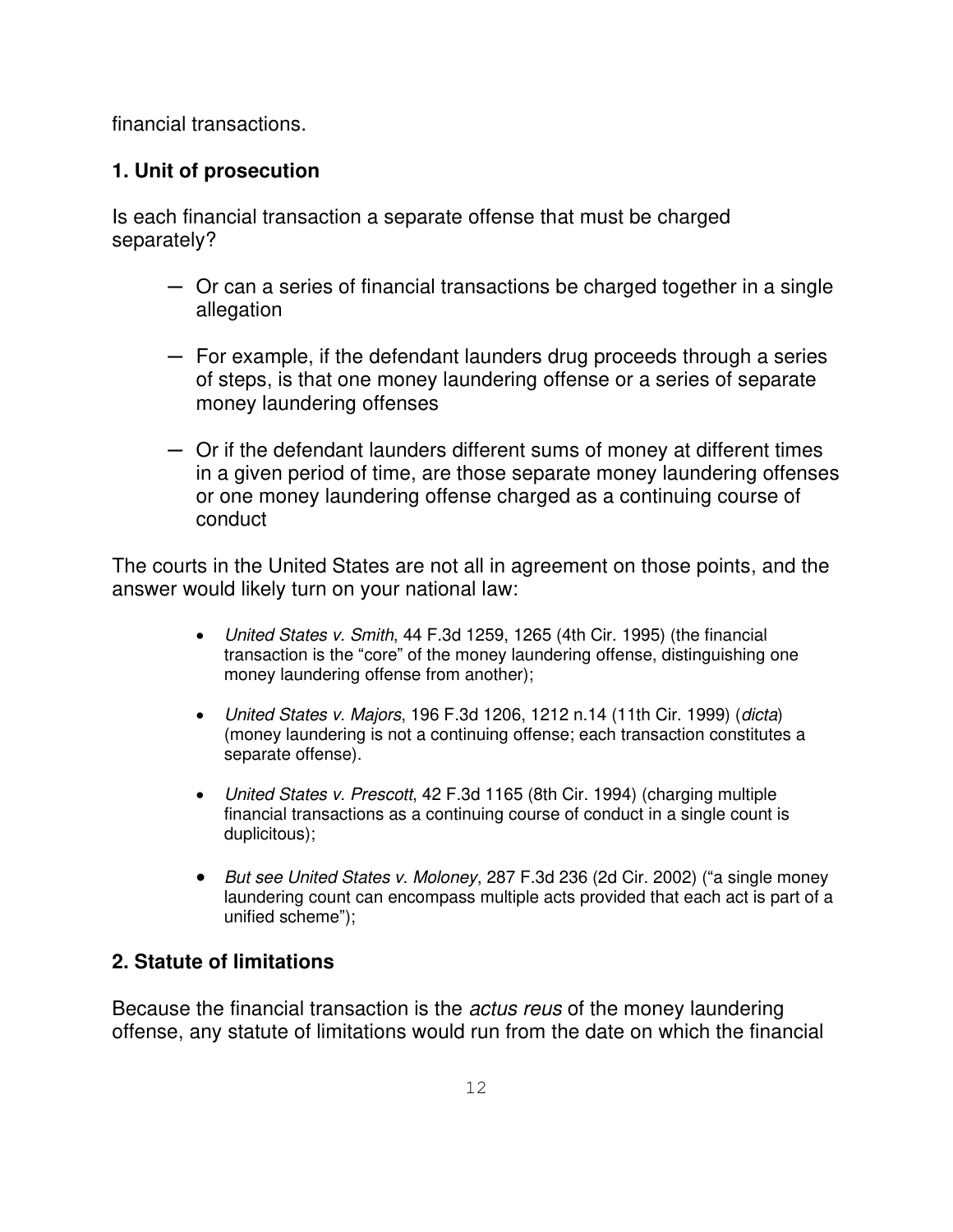transaction was complete:

- United States v. Bucci, 582 F.3d 108, 116 (1<sup>st</sup> Cir. 2009) (for purposes of the statute of limitations, a bank deposit occurs when the bank processes it, even though the customer actually made the deposit late in the previous business day);
- ─ so, in a case where there were multiple financial transactions, the prosecutor would typically allege a financial transaction that occurred within the statute of limitations and could prevail, even if the underlying predicate crime occurred outside of the limitations period
- ─ that is because proceeds remain proceeds no matter how much time passes
- ─ So, for example, if your statute of limitations for bringing a money laundering charge is five years, a defendant could be charged with laundering the proceeds of a drug offense that occurred six years ago if the money laundering transaction occurred within the limitations period.
	- United States v. Silver, \_\_\_ F.3d \_\_\_, 2020 WL 284426 (2nd Cir. Jan. 21, 2020) (the statute of limitations for money laundering runs from the date of the financial transaction, which is the *actus reus* of the crime, not from the date of the SUA; thus, a money laundering conviction may be based on transactions involving proceeds of an SUA that occurred outside the 5-year limitations period for money laundering);
	- United States v. Ross, 2014 WL 3750452, \*1 n.2 (N.D. Cal. Jul. 29, 2014) (because the statute of limitations runs from the date of the money laundering offense, there is no reason money laundering charges cannot be filed more than 5 years after the date of the predicate crime);
	- United States v. Miller, 2012 WL 2362366 (E.D. Pa. June 21, 2012) (defendant convicted of concealment money laundering when he uses house purchased 10 years earlier with drug proceeds to obtain a new mortgage loan and then launders the proceeds);

## **3. When the "knowledge" "intent" and "proceeds" elements apply**

The choice of the financial transaction to allege as money laundering is also important because it fixes the time at which the other elements apply

as we'll discuss, the defendant must have the requisite knowledge and intent, and the property must be criminal proceeds, at the time the financial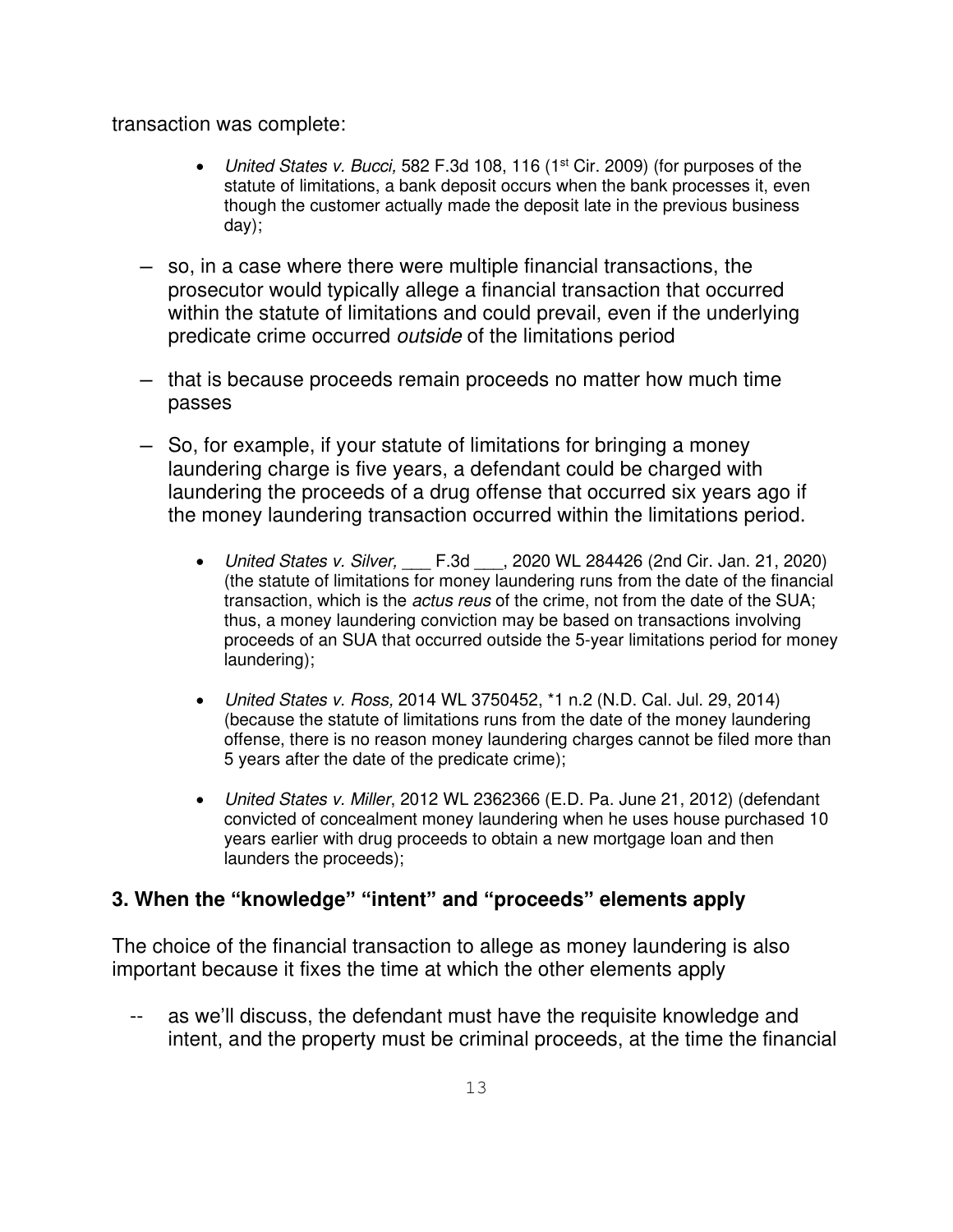transaction takes place

- United States v. McDougald, 990 F.2d 259 (6th Cir. 1993) (circumstantial evidence insufficient to prove defendant knew money was proceeds of unlawful activity at the time the transaction occurred; what defendant learned afterwards does not help Government);
- United States v. Hughes, 230 F.3d 815, 820-21 (5th Cir. 2000) (defendant must know money was criminal proceeds at the time he conducts the money laundering transaction);

### "**Conducts" a Financial Transaction**

To be guilty of a money laundering offense, the defendant must be the person who conducted the transaction

- ─ Generally, this is understood to include "initiating, concluding, or participating in initiating, or concluding a transaction."
- ─ so, the receiver of the criminal proceeds can be the money launderer
	- United States v. Gotti, 459 F.3d 296, 335 (2d Cir. 2006) (person who accepts a transfer of cash participates in the conclusion of the transfer, and therefore "conducts" the transaction within the meaning of section  $1956(c)(2)$ ;
	- United States v. Li, 55 F.3d 325, 330 (7th Cir. 1995) ("either initiating or concluding a transaction constitutes the conducting of a transaction");
- or he or she may be a person who directs others to move money
	- United States v. Prince, 214 F.3d 740 (6th Cir. 2000) (defendant conducts transaction when he directs third party to withdraw cash from a bank, or to send him a check);
	- See Art. 2(4), providing that a money laundering offense may be committed by a person who "participates" in the transaction, or aids, abet, facilitates, counsels, or otherwise "contributes" to the commission of the offense.
- $-$  It also would include any member of a money laundering conspiracy
	- United States v. Clark, 717 F.3d 790, 809 (10th Cir. June 18, 2013) (defendant substantively liable for a money laundering offense in which he did not participate because he was a member of the underlying fraud conspiracy, the money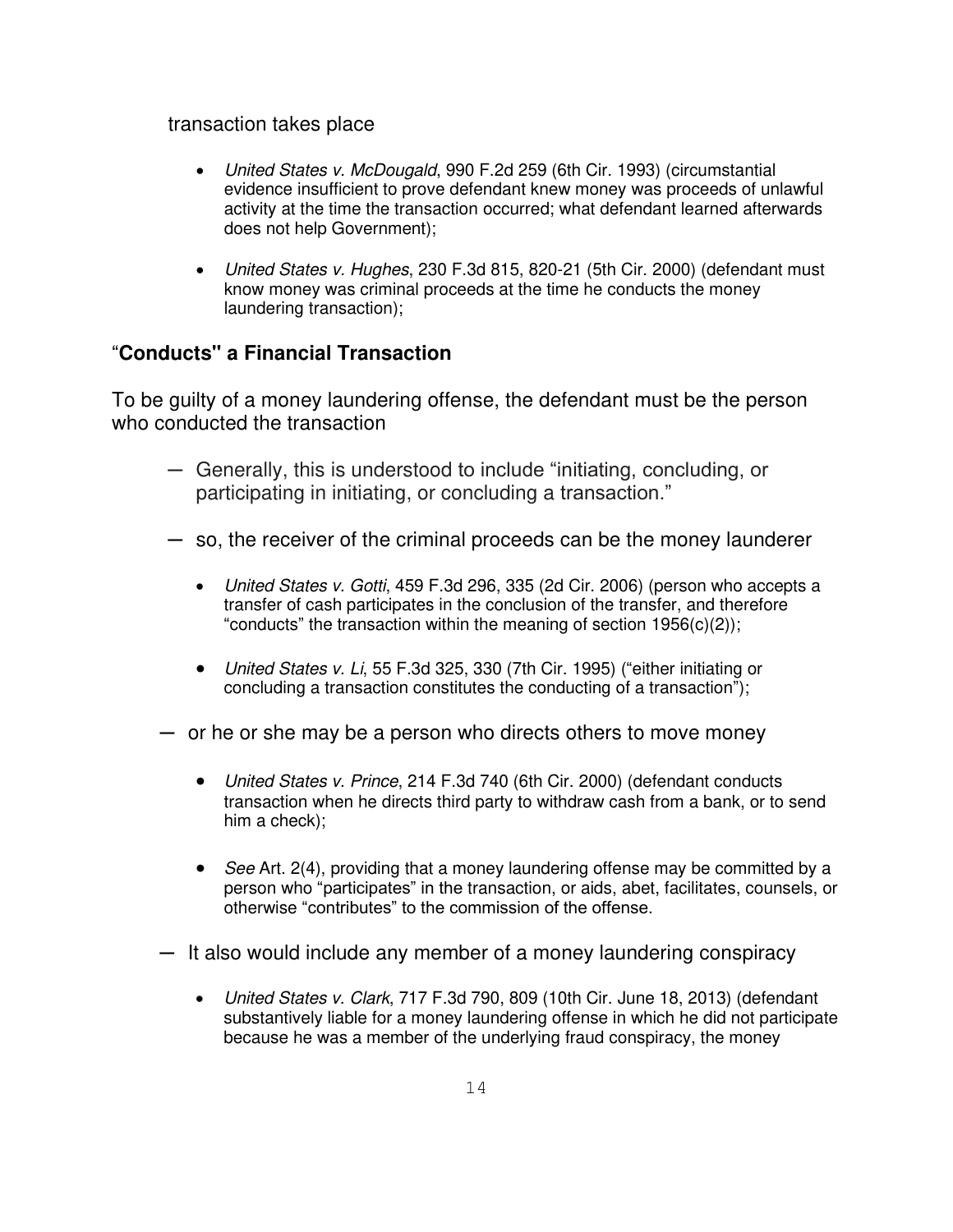laundering offense furthered the fraud conspiracy, and it was foreseeable to defendant that the fraud proceeds would be laundered);

─ generally, it is not difficult to prove, as a factual matter, that the defendant is the one who conducted the financial transaction

### **Extra-territorial jurisdiction**

Many financial transactions involve property that crosses an international border

- ─ generally, your court would have jurisdiction over the offense as long as the transaction occurred *in part* in your country:
- $-$  for example, it involved a wire transfer from your country to another place or from another place to  $-$  or through  $-$  your country
	- United States v. Chao Fan Xu, 706 F.3d 965 (9th Cir. 2013) (court had jurisdiction over transfer of proceeds of Chinese fraud from China to U.S. under § 1957(d) because the transfer took place in the U.S.);
	- United States v. All Assets Held at Bank Julius Baer & Co., 571 F. Supp. 2d 1 (D.D.C. 2008) (district court has jurisdiction over wire transfer of dollars between foreign countries where money passed through a New York bank acting as intermediary; applies equally to sections 1956 and 1957);

Depending on your national law, however, your court may or may not have jurisdiction over a financial transaction that occurs entirely in another country but is conducted by a person who is subject to your jurisdiction, such as a citizen of your country who is living or working abroad. (See Art. 94).

- ─ Moreover, depending on your national law, you would likely have jurisdiction over a transaction occurring entirely in another country if the instructions for conducting the transaction were given by a person in your country.
- ─ Under section 1956(f), the United States has extraterritorial jurisdiction over a money laundering offense committed by a U.S. citizen, even if the offense occurs entirely overseas:
	- United States v. Tarkoff, 242 F.3d 991, 993-94 (11th Cir. 2001) (defendant, a U.S. citizen, convicted of § 1956(a)(1)(B)(i) offense when he transferred funds from Curaçao to Israel; distinguishing § 1956(a)(2), which requires transfer to or from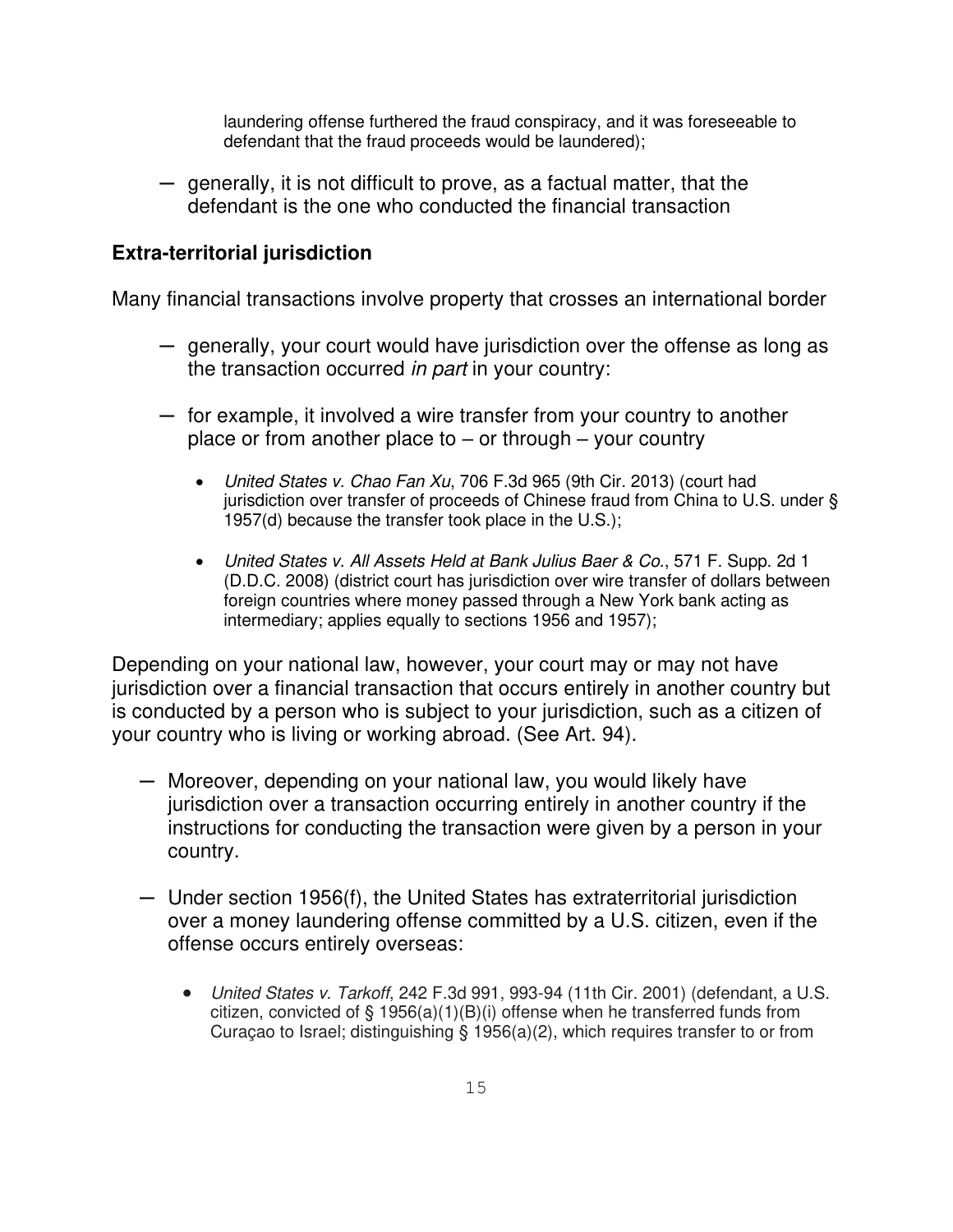United States);

- ─ Note that it is the money laundering transaction, not the underlying offense, that is the basis for the exercise of jurisdiction
	- United States v. Real Property Known as 2291 Ferndown Lane, 2011 WL 2441254, \*4 (W.D. Va. June 14, 2011) (to invoke the court's extraterritorial jurisdiction, the Government need only show that the money laundering transaction occurred in part in the U.S.; the underlying crime may have occurred wholly in a foreign country if it is one of the offenses covered by  $\S$  1956(c)(7)(B)); United States v. Real Property Known as Unit 5B, 2012 WL 1883371, \*3 (S.D.N.Y. May 21, 2012) (same);

## **Knowledge**

Under each of the offenses in Art. 2, the Government must show that at the time the financial transaction occurred, the defendant knew that the property involved in the financial transaction was derived from a criminal offense

- in most cases, he must know that the property represented the proceeds of "some form" of unlawful activity, but he does not need to know precisely what unlawful activity this was;
- -- so, it is generally not a defense for the defendant to say, "I didn't know it was drug money, I thought it was the proceeds of insurance fraud"
	- United States v. Turner, 400 F.3d 491, 496 (7th Cir. 2005) (defendant need not know actual source of the money, but only that it came from "some illegal activity");
	- United States v. Rivera-Rodriguez, 318 F.3d 268, 271 (1st Cir. 2003) ("defendant is not required to know what type of felony spawned the proceeds but only that some felony did so");
	- United States v. Reiss, 186 F.3d 149 (2d Cir. 1999) (defendant need only know money is criminally derived; he does not need to know it is drug proceeds; distinguishing sentencing enhancement under 2S1.2 which requires knowledge money is drug proceeds);
	- $-$  Art. 2(1), (2) and (3) all provide that is necessary only to show that the defendant knew the money was "the proceeds of crime"

Where the defendant is laundering his own money, his knowledge that the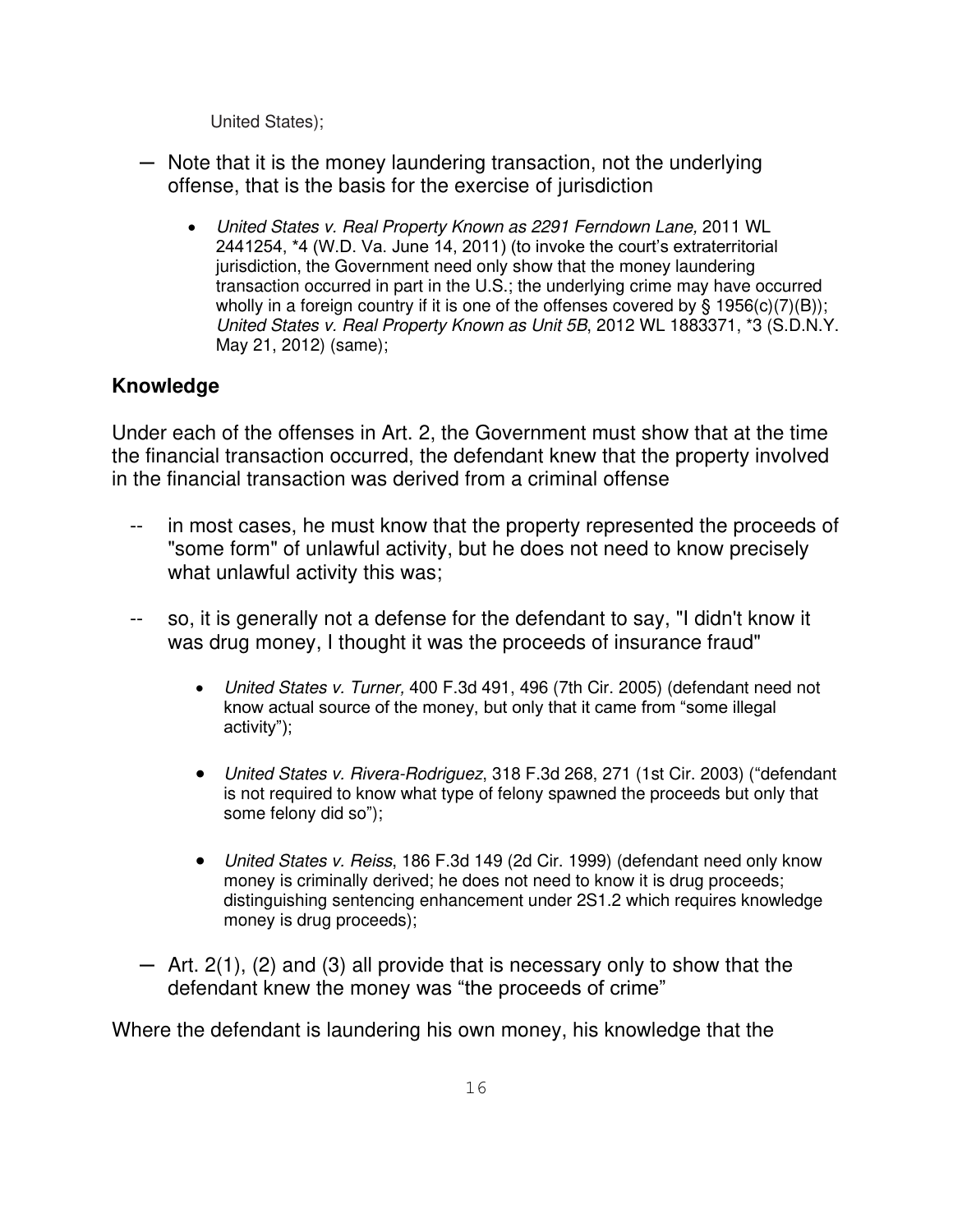#### money is criminal proceeds is obvious

- United States v. Diggles, 928 F.3d 380 (5th Cir. 2019) (where defendant was the perpetrator of the underlying fraud, it was reasonable for the jury to find that he "was not oblivious to the unlawful source of these funds");
- United States v. Chon, 713 F.3d 812, 820 (5th Cir. 2013) (defendant's knowledge that the property was from an illegal source is established if defendant was a participant in the underlying crime);
- United States v. Leman, 574 Fed. Appx. 699, 706-07 (6<sup>th</sup> Cir. 2014) (once the jury convicted defendant of the underlying SUA, it could not fail to find that he knew the laundered funds were proceeds of some form of unlawful activity; omitted jury instruction on that point was therefore harmless);
- ─ but the launderer need not be the person who committed the underlying offense
	- Art. 2 provides: "The Money Laundering crime is considered as an independent crime from the predicate offence. A conviction on the predicate offence is not a condition to prove the illicit source of the proceeds of crime."
- $-$  Indeed, in third-party money laundering cases, as opposed to self-money laundering cases, the predicate offense will always have been committed by someone other than the money laundering
	- United States v. Silver,  $F.3d$ , 2020 WL 284426 (2<sup>nd</sup> Cir. Jan. 21, 2020) (there is no requirement that the defendant be convicted of the predicate crime or even that he was the perpetrator; it is sufficient to prove, beyond a reasonable doubt, that someone committed each of the elements of the predicate crime, and that the defendant knew the money was criminally derived);

How do you prove a defendant knew he was laundering someone else's dirty money?

- ─ Sometimes it's easy: e.g., the defendant buys stolen property from the thief who stole it, know full well that it was stolen
- ─ But usually you must rely on circumstantial evidence
- ─ Art. 5 makes this clear: "The knowledge and intent required to prove money laundering or terrorism financing offences may be inferred from objective factual circumstances."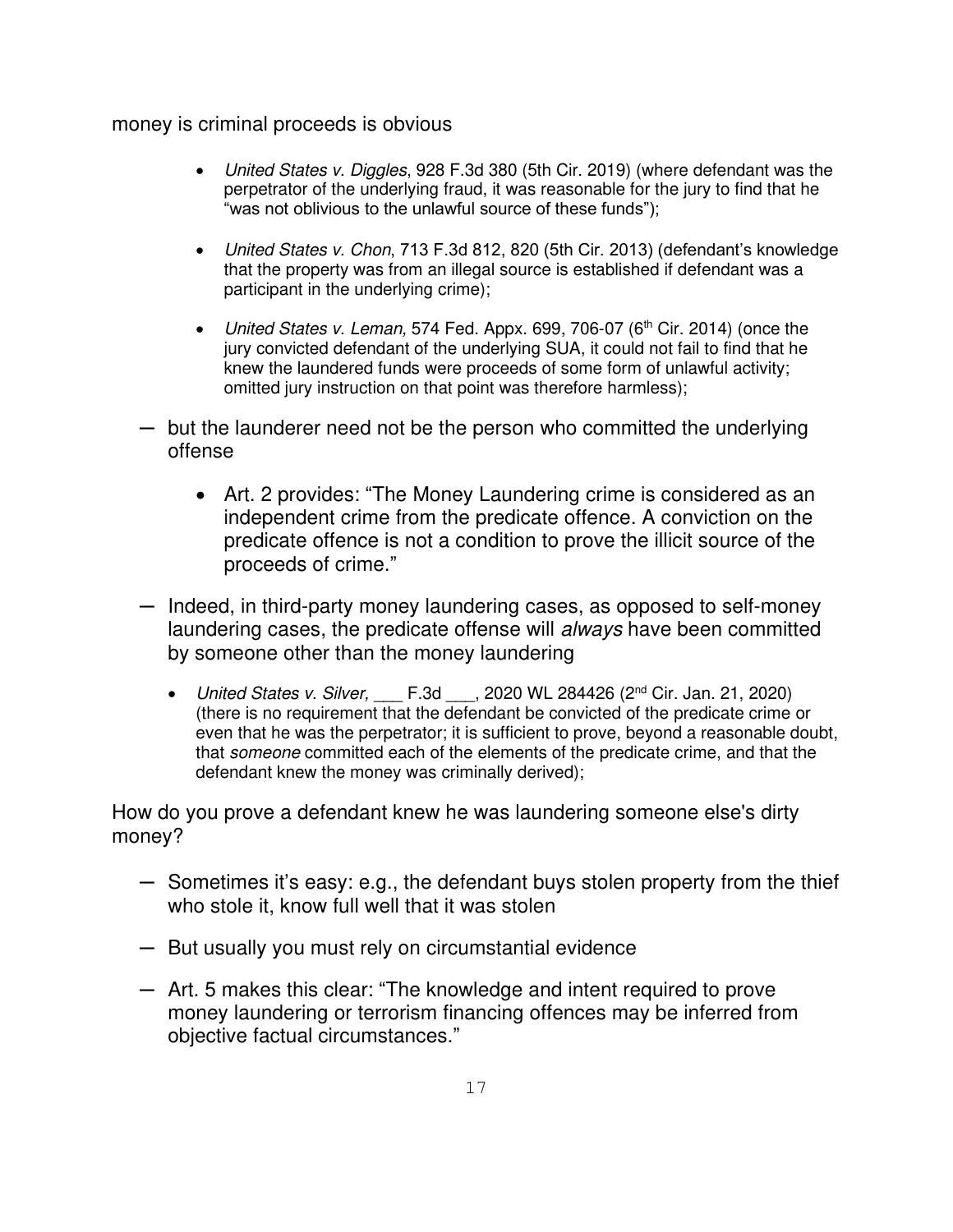#### **Circumstantial evidence of knowledge**

The circumstantial evidence may include:

- ─ the defendant's relationship to the source of the money or knowledge of the source's circumstances:
	- United States v. Farrell, 921 F.3d 116, 139 (4th Cir. 2019) (lawyer who acts as consigliere or "fixer" from drug organization and boasts that he knows 'everything' about the organization, found to have knowledge of the source of the organization's money);
	- United States v. Rivera-Izquierdo, 850 F.3d 38 (1st Cir. 2017) (circumstantial evidence that defendant knew money given to him by his stepdaughter to buy two cars was fraud proceeds included their family relationship and his participation in luring victims into her fraud scheme);
	- United States v. George, 761 F.3d 42, 50 (1<sup>st</sup> Cir. 2014) (circumstantial evidence established that lawyer who laundered money for former client, knowing that he had retained proceeds of past crimes, knew he was laundering criminally derived property, even though he also knew former client had legitimate assets as well; evidence of "bad acts" committed with the former client was admissible to illustrate the relationship);
	- United States v. Pendleton, 761 Fed. Appx. 339 (5th Cir. 2019) (that intermediary who purchased property for drug dealers and was reimbursed with drug proceeds knew the money was illegally derived established from direct evidence he knew client was a drug dealer and circumstantial evidence: speaking in codes, awareness of client's modest legitimate income);
- ─ or the unusual nature of the transaction:
	- United States v. Rivas-Estrada, 761 Fed. Appx. 318 (5th Cir. 2019) (that money transmitter received tens of thousands of dollars in shoe boxes from couriers, and assisted the couriers in structuring the transactions to avoid reporting requirements and suggested fake names for the senders was sufficient to establish knowledge of the illegal source);
	- United States v. Odiase, Fed. Appx. 1, 2019 WL 4745383 (2<sup>nd</sup> Cir. Sep. 30, 2019) (defendant's inability to produce documents supporting her claim that her receipt of a third party's money into her bank account, and her transfer of that money to another account, was part of a legitimate business transaction, was circumstantial evidence of her knowledge of the illegal source and that the purpose was to conceal or disguise);
	- United States v. Cedeno-Perez, 579 F.3d 54, 59 (1<sup>st</sup> Cir. 2009) (use of code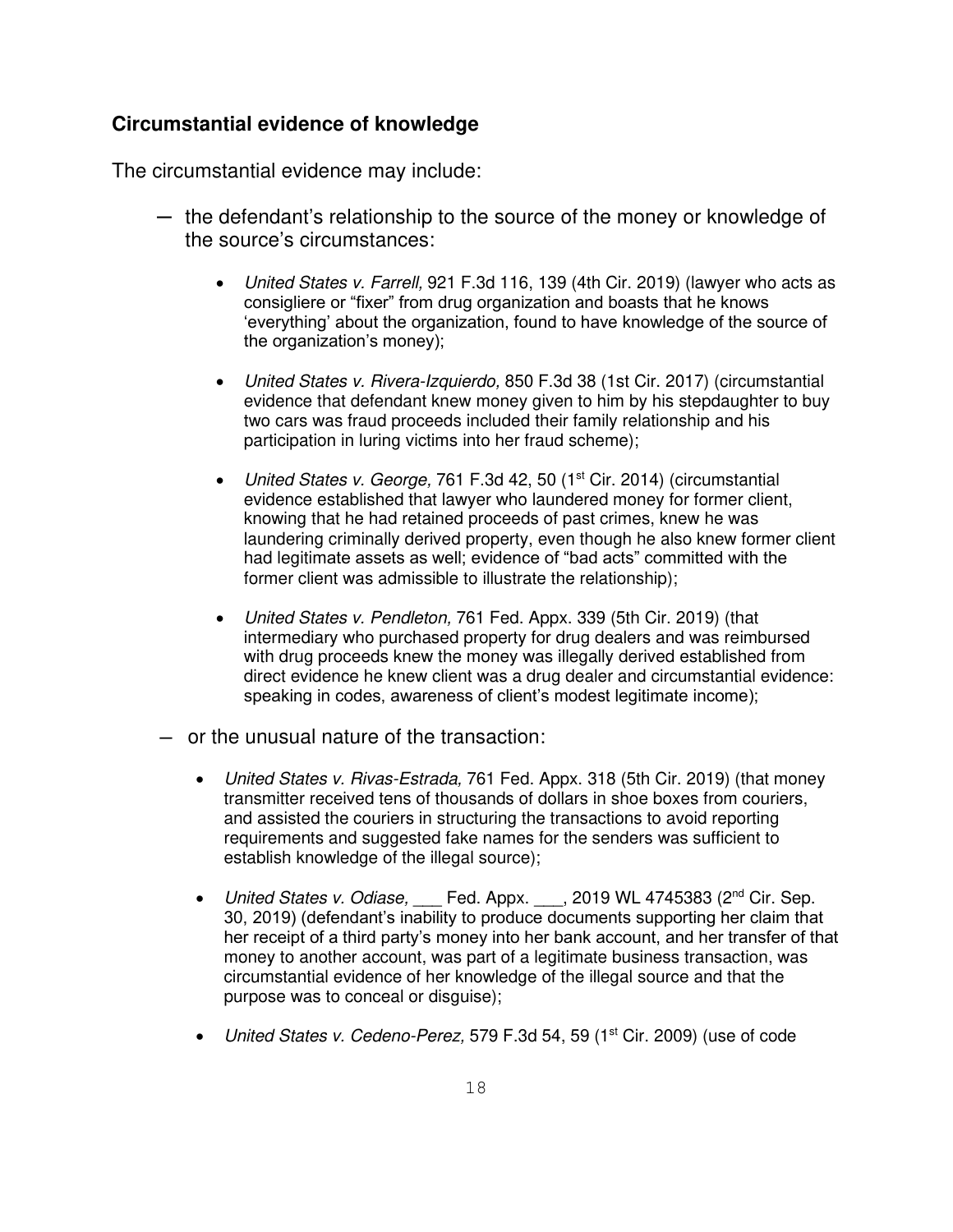words and concern about police detection reflected defendant's awareness that the currency he was transferring derived from unlawful activity);

- United States v. Turner, 400 F.3d 491 (7th Cir. 2005) (that the money involved in a loan came in the form of structured checks, payable to a third party, that were endorsed over to defendant with instructions not to deposit them into a local bank must have suggested to defendant "that something was amiss" regarding the source of the money);
- United States v. Robins, 673 Fed. Appx. 13 (2nd Cir. 2016) (circumstantial evidence that car dealer knew he was being paid with drug proceeds included failure to file Form 8300, titling vehicle in third party's name, and putting lien on the vehicle despite receiving payment in full);
- ─ or the use of third parties or other deception:
	- United States v. Rivera-Rodriguez, 318 F.3d 268, 272 (1st Cir. 2003) (structuring large cash transactions and use of third party name shows knowledge of illegal source of funds);
	- United States v. Cassano, 372 F.3d 868 (7th Cir. 2004) (evidence that defendant cashed checks for third party while third party was in jail, continued to do so after third party was released, was highly paid for this service, and refused to cosign the checks was sufficient to show knowledge);
	- ⎯ Or the defendant's incredible denials:
		- United States v. Odiase, 2018 WL 2926626, \*3 (S.D.N.Y. Jun. 12, 2018) (implausible story regarding source of the money was itself evidence that defendant knew money was illegally derived and was attempting to avert suspicion from herself);
		- United States v. Singh, 2018 WL 1662483, \*4 (C.D. Cal. Apr. 2, 2018) (hawala operator's receipt and transmission of large sums of bulk currency, taking in codes, and lying to law enforcement that box containing large sum of currency actually contained his wife's shoes sufficient to establish knowledge or deliberate ignorance of the illegal source of the money);
- ─ use of offshore accounts; advanced technology:
	- United States v. Bansal, 663 F.3d 634, 646 (3d Cir. 2011) (knowledge of illegal source inferred from defendants' keeping accounts offshore and using the internet to preserve anonymity);

Knowledge may also be shown by willful blindness (also called deliberate ignorance):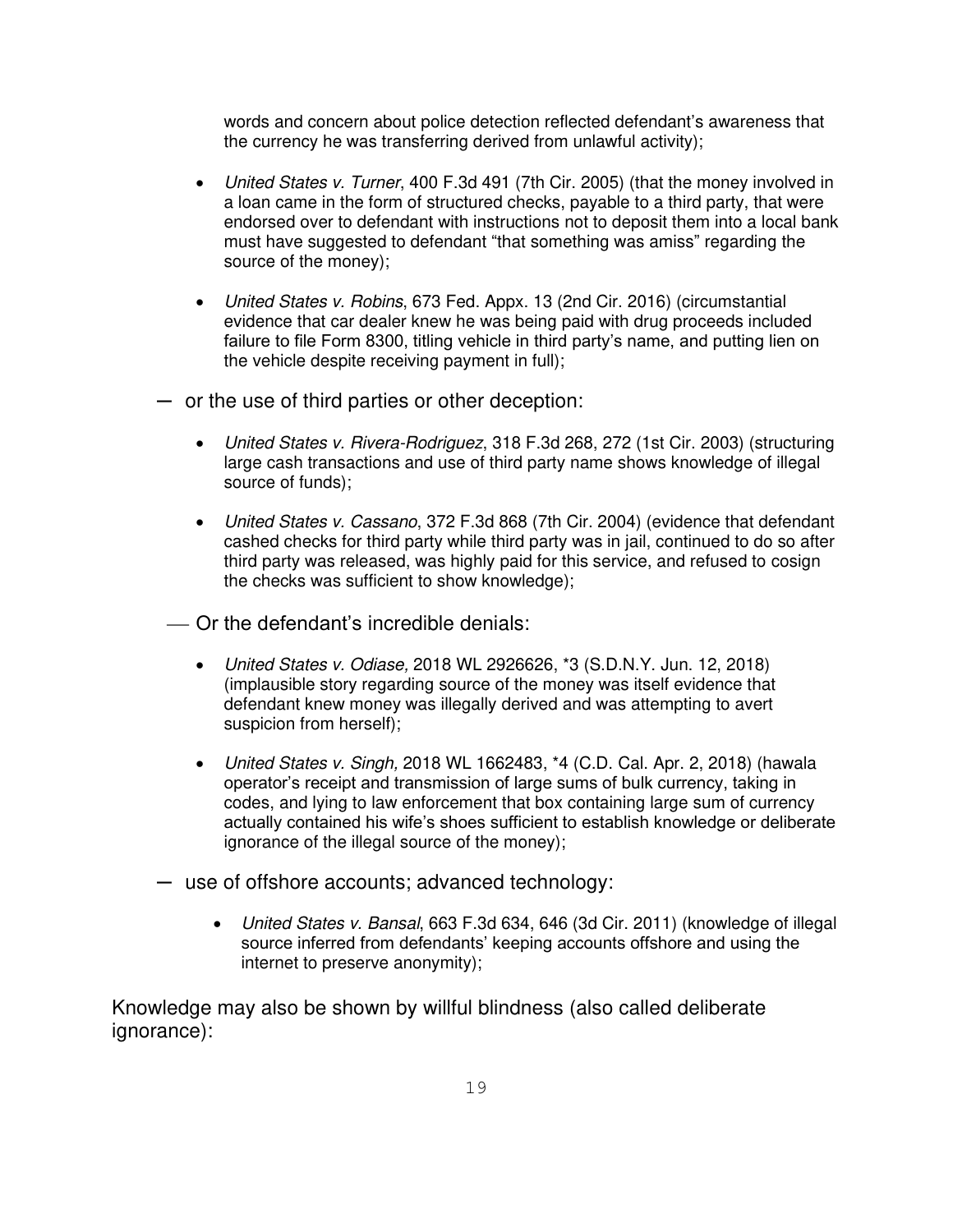- United States v. Farrell, 921 F.3d 116, 145 (4th Cir. 2019) (the knowledge element may be proved in two ways: "by evidence of [the defendant's] subjective knowledge that the proceeds were derived from an unlawful source, or alternatively, by evidence that he made himself 'deliberately ignorant' of that fact");
- $-$  This may include affirmative efforts to remain ignorant, as in Puche, or ignoring "red flags" that a reasonable person would recognize as indicating that the money came from an illegal source
- ─ Examples:
	- United States v. Haire, 806 F.3d 991  $(8<sup>th</sup>$  Cir. 2015) (courier who carried \$33,000 in a vacuum-sealed bag on behalf of a known drug dealer, using a one-way train ticket, was at least willfully blind to the illegal source of the money);
	- United States v. Flores, 454 F.3d 149, 255-56 (3d Cir. 2006) (attorney was willfully blind to the illegal source of money he assisted client in moving through bank accounts; it was not necessary to show attorney knew the money was from drug trafficking);
	- United States v. Rivera-Rodriguez, 318 F.3d 268, 272 (1st Cir. 2003) ("because governing law equates willful blindness with knowledge, it would suffice for the jury to conclude that [defendant] consciously averted his eyes from the obvious explanation for the funds");
	- United States v. Puche, 350 F.3d 1137, 1147 n.4, 1149 (11th Cir. 2003) (defendant's deliberate ignorance shown by his reaction when undercover agent attempted to explain the source of the cash he was laundering: defendant said, "No, no, no," and said agent should not say anything about the source of the money);

In all events, the Government must prove that the defendant had the required knowledge at the time the financial transaction took place

- ─ For example, see Art. 2(3), making the "acquisition" of criminal proceeds a transaction money laundering offense if the defendant knew the funds were the proceeds of crime "at the time of receipt"
- ─ Proof that he learned it later is not good enough
	- ─ United States v. Hughes, 230 F.3d 815, 820-21 (5th Cir. 2000) (defendant must know money was criminal proceeds at the time he conducts the money laundering transaction; where Brady violation is alleged, evidence that defendant did not learn money was such proceeds until 6 weeks after he received it is relevant to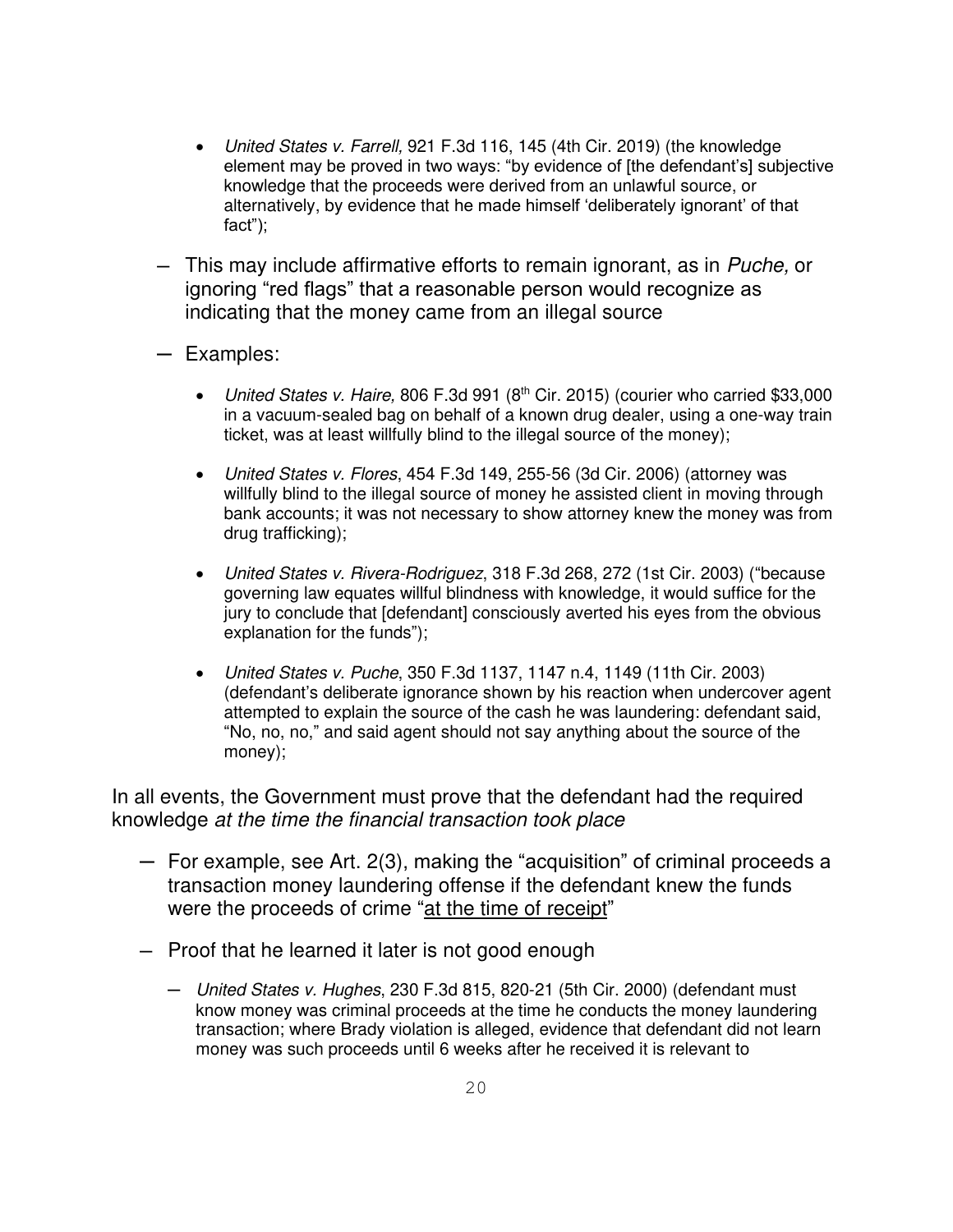transactions that occurred during such time, but not to transactions conducted later);

## **Proceeds**

The third common element is proof that the money was in fact the proceeds of crime:

- ─ This is implicit in the knowledge requirement: one cannot "know" that the property is criminally derived if it is not criminally derived
- $-$  A mistaken belief that the property is criminally derived would not be enough

As in most countries, the predicate offense for money laundering in Qatar can be any offense, including a foreign crime

 $-$  This is set forth in the definition of "predicate offense" in Art. 1:

**The Predicate Offence**: Any act constituting a misdemeanour or a felony under any Law in force in the State, whether committed inside or outside the State, whenever it generates funds and constitutes an offence in both countries.

- ─ You may be interested to know that in the United States there are only six categories of foreign crimes that qualify as predicates for money laundering
	- i. drug trafficking
	- ii. crimes of violence
	- iii. bank fraud
	- iv. bribery and public corruption
	- v. arms trafficking, and
	- vi. human trafficking and sexual exploitation of children
- ─ Qatar, like most countries, does not limit its money laundering statutes in that way
- Any foreign crime can be a predicate offense

That any foreign crime may be a predicate for money laundering does not mean that you do not need to prove what crime generated the proceeds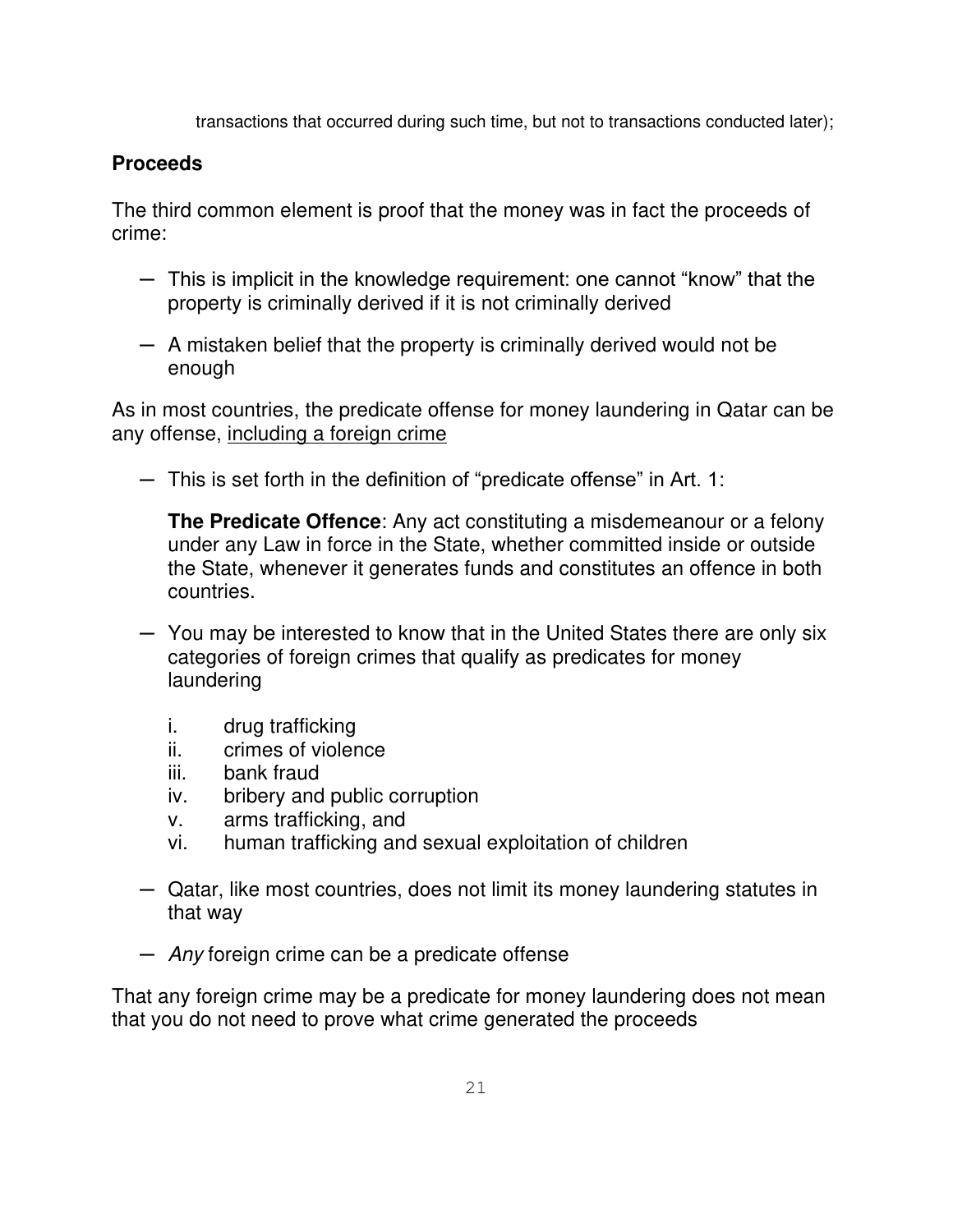- ─ even if it is obvious that the property is the proceeds of crime, your law may require you to prove where the property came from and what crime was committed in that country that generated the proceeds
- ─ but it is not always possible to say from what crime the proceeds were derived or even from what country it came

In Latvia, the legislature addressed this problem by providing that it is not necessary to prove exactly what crime generated the proceeds

- $-$  the Qatari statute, however, contains a "dual criminality" requirement
- ─ to be a predicate offense, the conduct that generated the criminal proceeds must "constitute an offense in both countries"
- $-$  and you can only show that the conduct is an offense in both countries if you know what country the money came from, and what crime was committed in violation of the foreign law

If you must identify the foreign crime, you may need to prove the elements of that crime

- ─ There are two new U.S. cases explaining what the Government has to prove re: the elements of the foreign offense:
	- ─ United States v. Chi, 936 F.3d 888 (9th Cir. 2019) (Government alleged that the laundered funds were the proceeds of the bribery of a public official – a seismologist working for the South Korean government -- in violation of the applicable South Korean statute, and the court instructed the jury in accordance with the elements of that offense; there was no requirement to prove the elements of 18 U.S.C. § 201, the analogous federal bribery statute);
	- ─ United States v. Thiam, 934 F.3d 89 (2nd Cir. 2019) (Government acknowledges that when a defendant is charged with laundering the proceeds of a foreign crime, and there has been no trial or conviction for that offense in a foreign court, the Government must show that each of the elements of the foreign offense was satisfied; but in deciding what the terms in a foreign criminal statute mean, the court should give them the meaning that they would be given in the foreign court, not the meaning that they would have in a US court; declining to reverse conviction of the minister of mines for the Republic of Guinea because trial court did not interpret "official act" under Guinean law in accord with the Supreme Court's decision in McDonnell)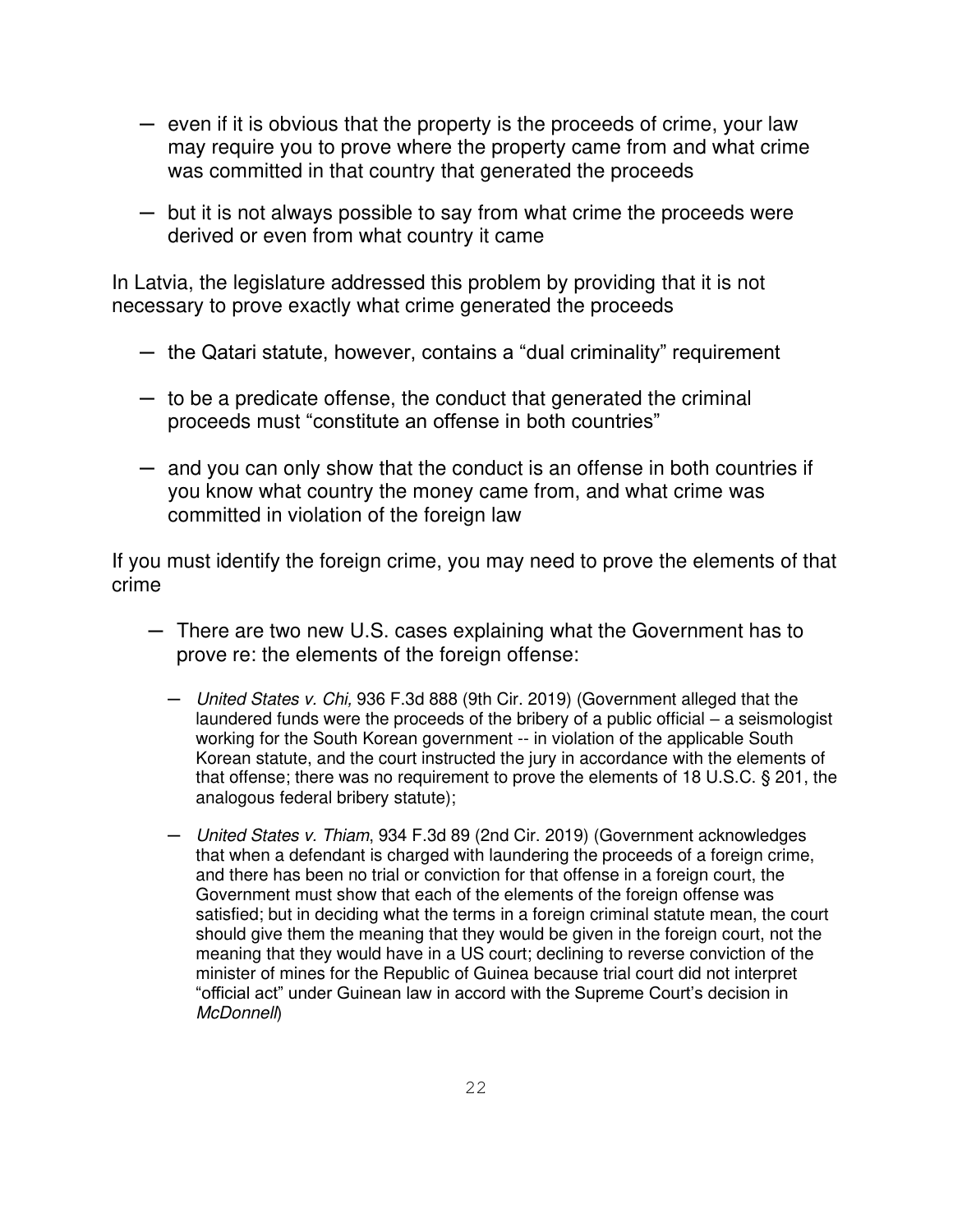### **Proof of the proceeds element**

Proving that the money involved in the transaction is criminal proceeds is easy if you can trace the money to a particular offense, but you need not do that

- United States v. Colon, 919 F.3d 510 (7th Cir. 2019) (the Government is not required to tie or trace the cash deposited into a bank account to a particular drug sale);
- ─ it's sufficient if you can prove that the money was generated by the specified unlawful activity without identifying the date and place of the offense
	- United States v. Hardwell, 80 F.3d 1471 (10th Cir. 1996) (evidence that the defendant was engaged in drug trafficking and had insufficient legitimate income to produce the money used in the financial transaction was sufficient); United States v. Herron, 97 F.3d 234, 237 (8th Cir. 1996) (same);
	- United States v. Mankarious, 151 F.3d 694 (7th Cir. 1998) (where SUA is mail fraud, Government need only show that laundered funds came from a fraudulent scheme and that the use of the mails furthered that scheme; no need to trace proceeds to a particular mailing);

Proceeds need not be money:

- United States v. Kelerchian, 937 F.3d 895 (7th Cir. 2019) (machineguns illegally obtained from a vendor in violation of the wire fraud statute were proceeds of the fraud; their resale was therefore a violation of § 1957);
- United States v. Myers, 854 F.3d 341 (6th Cir. 2017) (rejecting defendant's claim that he had no proceeds of stealing motorhomes until he sold the vehicles; the vehicles themselves were the proceeds of § 2312, so defendant's sale of the motorhomes was properly charged as a money laundering offense);
- United States v. Meade, 677 Fed. Appx. 959 (6th Cir. 2017) (stolen motorcycles were the proceeds of transporting stolen vehicles under § 2312; transferring title was thus a money laundering offense);

In some countries, the "Proceeds" need not be newly-acquired property

- $-$  In those countries, the term "proceeds of crime" includes assets that the defendant was able to retain as a consequence of his offense
	- United States v. Esquenazi, 752 F.3d 912, 936 (11<sup>th</sup> Cir. 2014) (money defendant retained by having its debt reduced in exchange for promise to pay a bribe was proceeds of the bribery offense);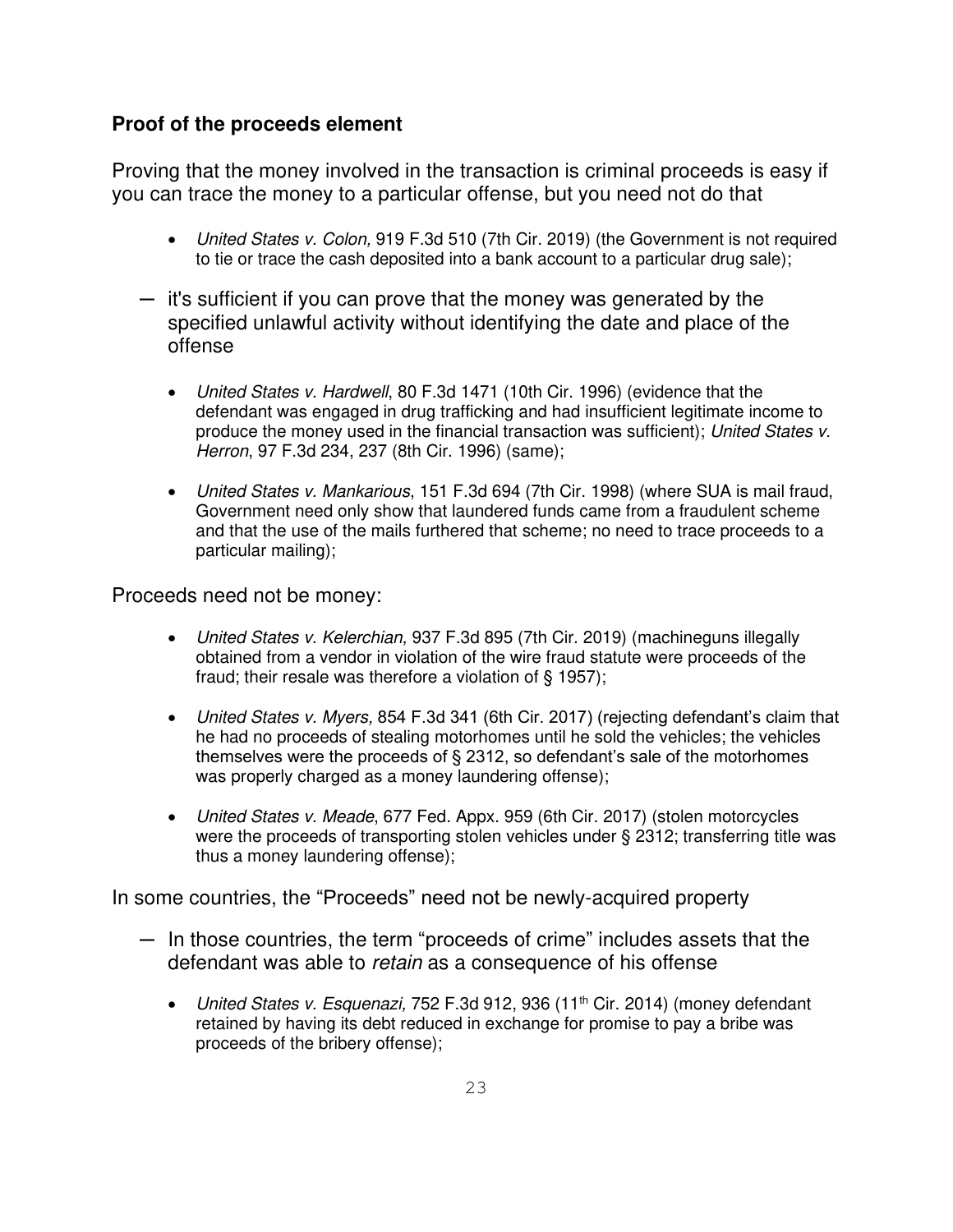- United States v. Yusuf, 536 F.3d 178 (3d Cir. 2008) ("unpaid taxes unlawfully retained by defendants represented the 'proceeds' of a fraud");
- ─ The Qatari statute, however, appears to limit "proceeds of crime" to property that was "derived or obtained" from committing a predicate offense

**Proceeds of crime**: Any funds derived or obtained, directly or indirectly, from committing predicate offences, including the income, interest, revenue or other product, whether or not it has been transferred in whole or in part into properties or investment proceeds. (Art. 1)

Proceeds remain proceeds as they change form, no matter how much time passes or who else handles the money:

- United States v. Rivera-Izquierdo, 850 F.3d 38 (1st Cir. 2017) (when fraud proceeds are used to gamble, the gambling winnings are "derived from" the fraud proceeds, and a subsequent transaction involving those winnings can therefore be a money laundering offense);
- United States v. George, 363 F.3d 666 (7th Cir. 2004) (where defendant uses counterfeit securities to buy computer chips and then converts the chips to cash, the cash becomes the SUA proceeds);
- United States v. Hall, 434 F.3d 42, 51 (1st Cir. 2006) (money remained drug proceeds after it was loaned to a third party, the loan was repaid, and the payments were deposited into a bank account and transferred to another account);
- United States v. Magluta, 418 F.3d 1166 (11th Cir. 2005) (Government agent's handling of drug money as an intermediary at one stage of the case did not purge it of its taint; it was still SUA proceeds when defendant used it to conduct his transaction);
- United States v. McQueen, 636 Fed. Appx. 652 (6<sup>th</sup> Cir. 2016) (evidence that Defendant used fraudulently-obtained investor funds to purchase a motorcycle which he, in turn, used as a trade-in to obtain a second motorcycle, was sufficient to establish that the acquisition of the second motorcycle was an offense under § 1957);

"Proceeds" also includes appreciation or interest or other income derived from the criminal proceeds

─ See the definition of "proceeds of crime" quoted above

Finally, otherwise untainted property may be considered the proceeds of criminal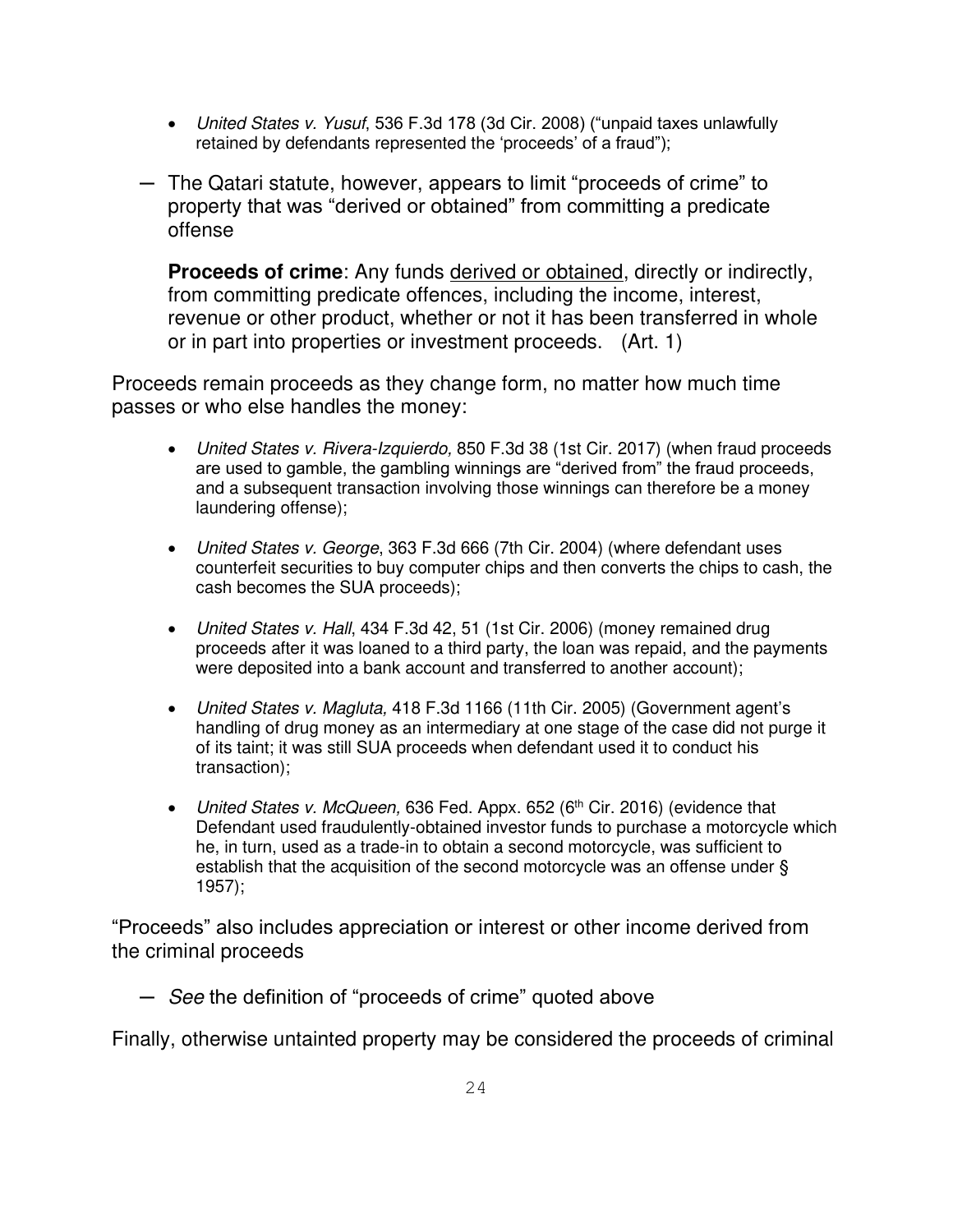offense if it is part of a related or parallel transaction that involves the criminal proceeds

- $-$  otherwise money launderers could evade prosecution by putting criminal proceeds in one account and taking money from another, or by using a hawala
- ─ for example, suppose the defendant receives drug proceeds from a drug dealer and puts the money in Bank Account A
- ─ then, because he has the money in Account A, he is able to use the money in Bank Account B to conduct a financial transaction
- $-$  in that case, the money taken from Account B should be considered criminal proceeds
	- United States v. Covey, 232 F.3d 641, 646 (8th Cir. 2000) (where defendant receives cash from drug dealer and gives drug dealer checks drawn on own funds in return, transfer of checks is a money laundering offense involving SUA proceeds);
	- United States v. Mankarious, 151 F.3d 694, 706-07 (7th Cir. 1998) (if check constituting SUA proceeds is deposited in bank account and second check is written on that account, second check constitutes proceeds, even if first check has not yet cleared);

### **Circumstantial evidence**

The case law is filled with colorful examples of instances where the government proved the proceeds element with circumstantial evidence:

- United States v. Colon, 919 F.3d 510 (7th Cir. 2019) ("there is nothing wrong with circumstantial evidence;" the jury is entitled to infer from the evidence that cash deposits included drug proceeds);
- United States v. Gibson, 875 F.3d 179 (5th Cir. 2017) (forensic accountant's testimony that fraud proceeds were deposited into one bank account and that transfers from that account to a second account preceded cash withdrawals from the second account that were used to pay kickbacks was sufficient to show defendants conspired to pay the kickbacks with fraud proceeds);
- United States v. Richardson, 658 F.3d 333, 338 (3rd Cir. 2011) (proof that drug dealer's legitimate business was insolvent was evidence that the money he used to buy a house came from his drug business);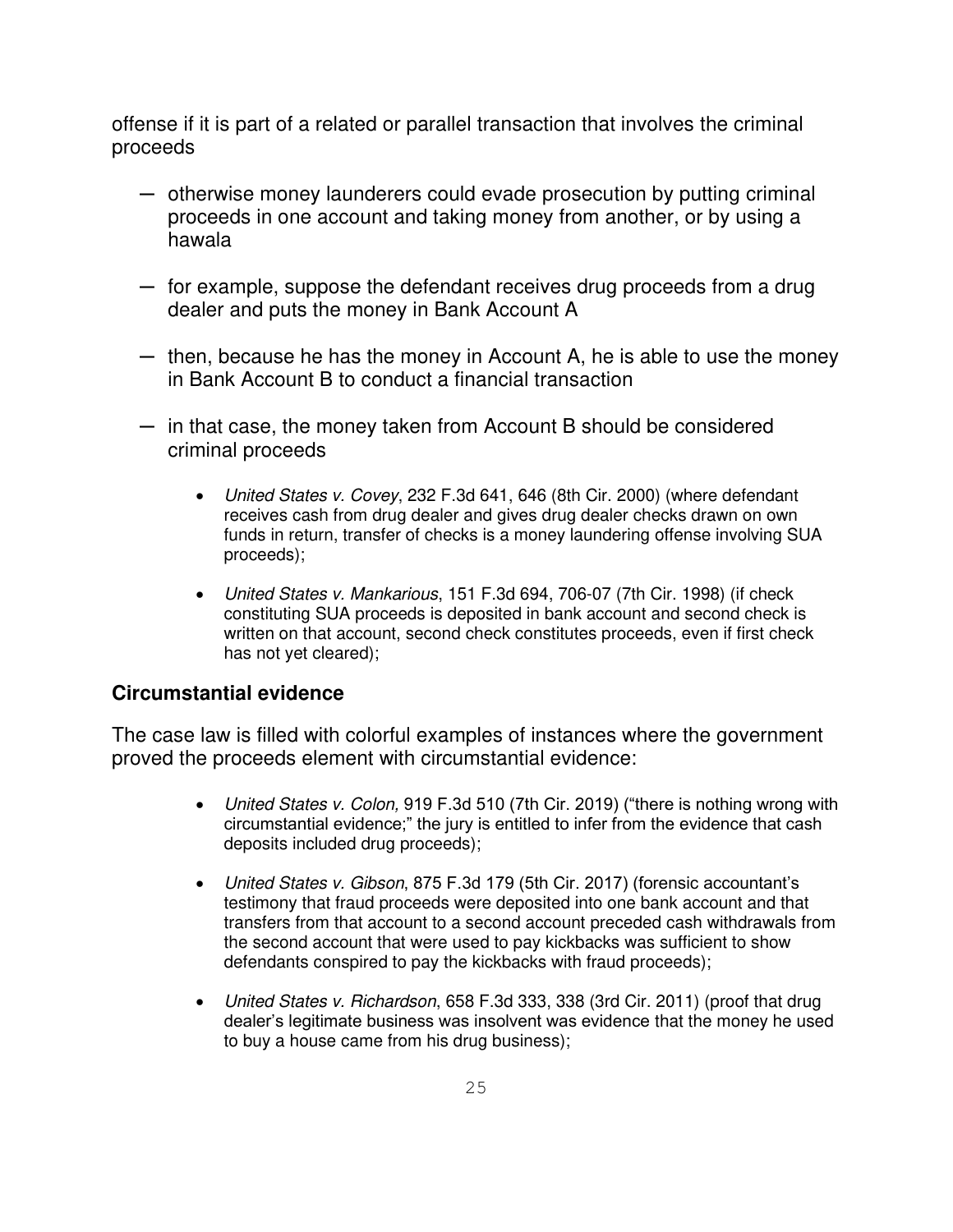- United States v. Slagg, 651 Fed. Appx. 832, 845 (8th Cir. 2011) ("pointedly guarded telephone conversations," defendant's drug dealing and lack of legitimate income, and efforts to collect money from people who owed debts to defendant, sufficient to show money used to pay defendant's bail was drug proceeds);
- United States v. Prevezon Holdings, Ltd., 251 F.Supp.3d 684 (S.D.N.Y. 2017) (timing and pattern of transactions may serve as circumstantial evidence that the money moving through a complex series of transactions is traceable to the original SUA);

But the most common way is to use the defendant's lack of legitimate income to show that the defendant must have used his criminal proceeds – and not clean money – to conduct the transaction:

- United States v. Colon, 919 F.3d 510 (7th Cir. 2019) (where defendant used his business as a front for a drug operation, and the legitimate business was losing money, that cash deposits from both the business and the drug operation exceeded the legitimate revenue allowed jury to infer that at least some of the cash was drug proceeds);
- United States v. Banks, 884 F.3d 998 (10th Cir. 2018) (evidence that defendant was a drug dealer with no legitimate source of income sufficient to establish that the money he used to purchase money orders was drug proceeds);
- United States v. McQueen, 636 Fed. Appx. 652 (6<sup>th</sup> Cir. 2016) (case agent's testimony that defendant's sole source of income at the time the conducted the alleged money laundering transactions was funds obtained from investors was sufficient to satisfy the "proceeds element" of §§ 1956 and 1957);
- United States v. Foreste, 751 Fed. Appx. 48 (2nd Cir. 2018) (defendant's lack of legitimate income – evidenced by his tax returns – combined with testimony that his drug customers made deposits into his bank account on the dates the promotion money laundering transactions allegedly occurred – sufficient to sustain jury's verdict on the proceeds element);

Remember that while you must prove that the money is the proceeds of crime, you do not need to prove that the defendant is the one who committed that crime

- $-$  In a third party money laundering case, the money may be the proceeds of a crime committed by someone else
	- United States v. Sheridan, 679 Fed. Appx. 492 (7th Cir. 2017) (defendant who opened bank accounts used to funnel drug money from Illinois to California, withdrew the money and gave it to drug dealer, knew transaction was designed to conceal drug dealer's connection to the drug proceeds);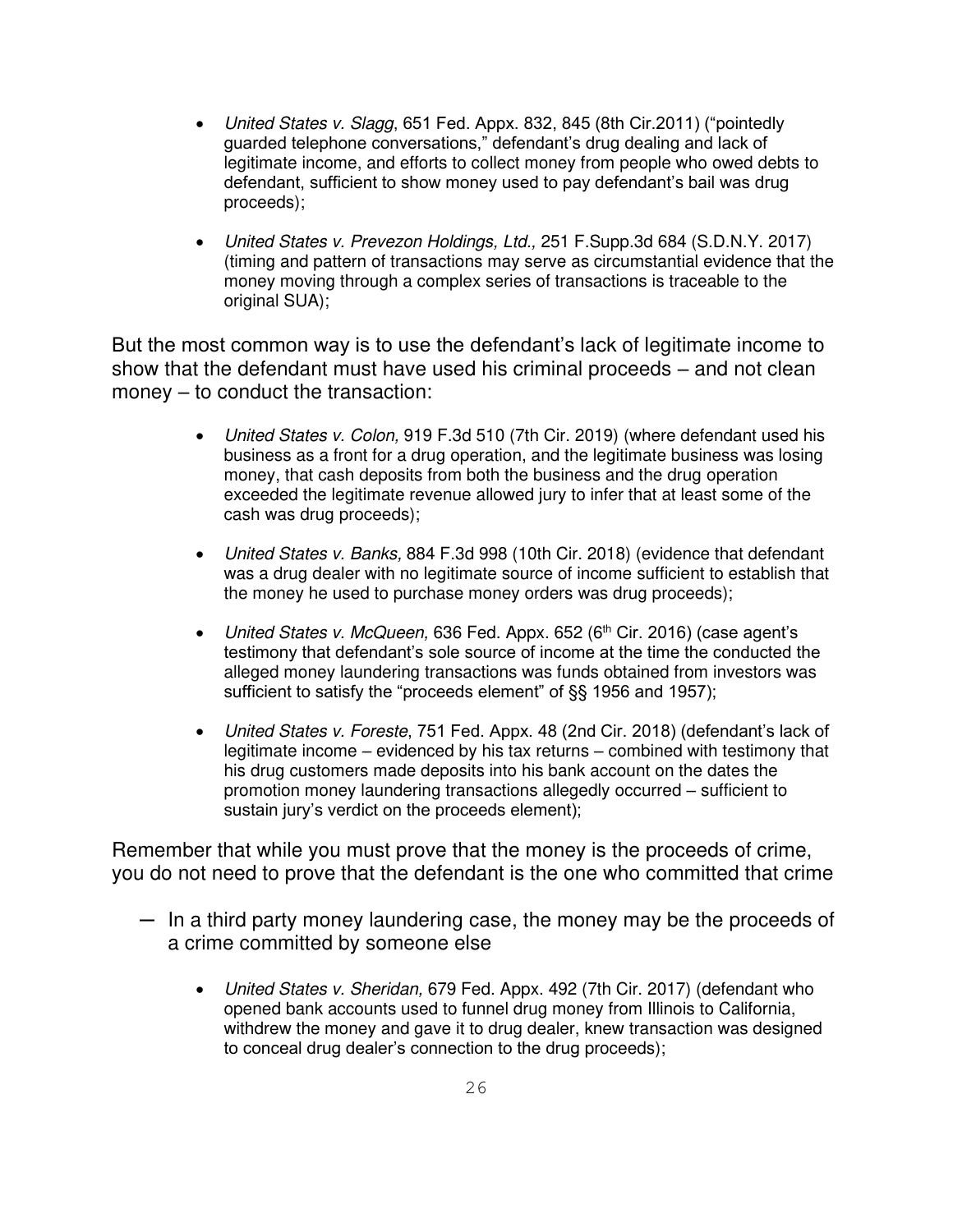- United States v. Wert-Ruiz, 228 F.3d 250, 253 (3d Cir. 2000) (money remitter convicted of laundering drug money for drug traffickers; good explanation of how money remitters operate);
- United States v. Abbell, 271 F.3d 1286, 1290 (11th Cir. 2001) (defense attorney convicted of laundering client's money);

Or, even if the defendant committed the underlying crime, he may be charged with that crime in a different indictment, or in another country, or not charged with that crime at all

- $-$  As I mentioned earlier, Art. 2: expressly provides that "the Money" Laundering crime is considered as an independent crime from the predicate offence. A conviction on the predicate offence is not a condition to prove the illicit source of the proceeds of crime."
- ─ So, there is no need to charge the defendant with the underlying crime in the same case in which he is charged with money laundering
	- United States v. McGauley, 279 F.3d 62, 73 (1st Cir. 2002) (because SUA offenses need not be charged in the same indictment, defendant may be convicted of laundering the proceeds of a portion of a scheme to defraud that is not charged as a substantive offense);
	- United States v. Gregory, 322 F.3d 1157, 1165-66 (9th Cir. 2003) (no constitutional violation in waiting until after defendant has been convicted of drug charges and has served his sentence before charging him with money laundering based on same offense);

Only part of the money need be dirty; any money involved in a transaction from a commingled account is considered "proceeds"

- United States v. Warshak, 631 F.3d 266, 332 (6th Cir. 2010) (a transaction does not have to consist solely of criminal proceeds to constitute a money laundering offense; that a transaction may have included proceeds of a legitimate side of defendant's business is irrelevant);
- United States v. Huber, 404 F.3d 1047, 1058 (8th Cir. 2005) (the presence of legitimate funds does not make a money laundering transaction lawful; it is only necessary to show that the transaction *involves* criminal proceeds);
- United States v. Bieganowski, 313 F.3d 264, 379-80 (5th Cir. 2002) (even if some of health care provider's income was legitimate, transfer of commingled funds would satisfy the proceeds element of section  $1956(a)(1)$ ;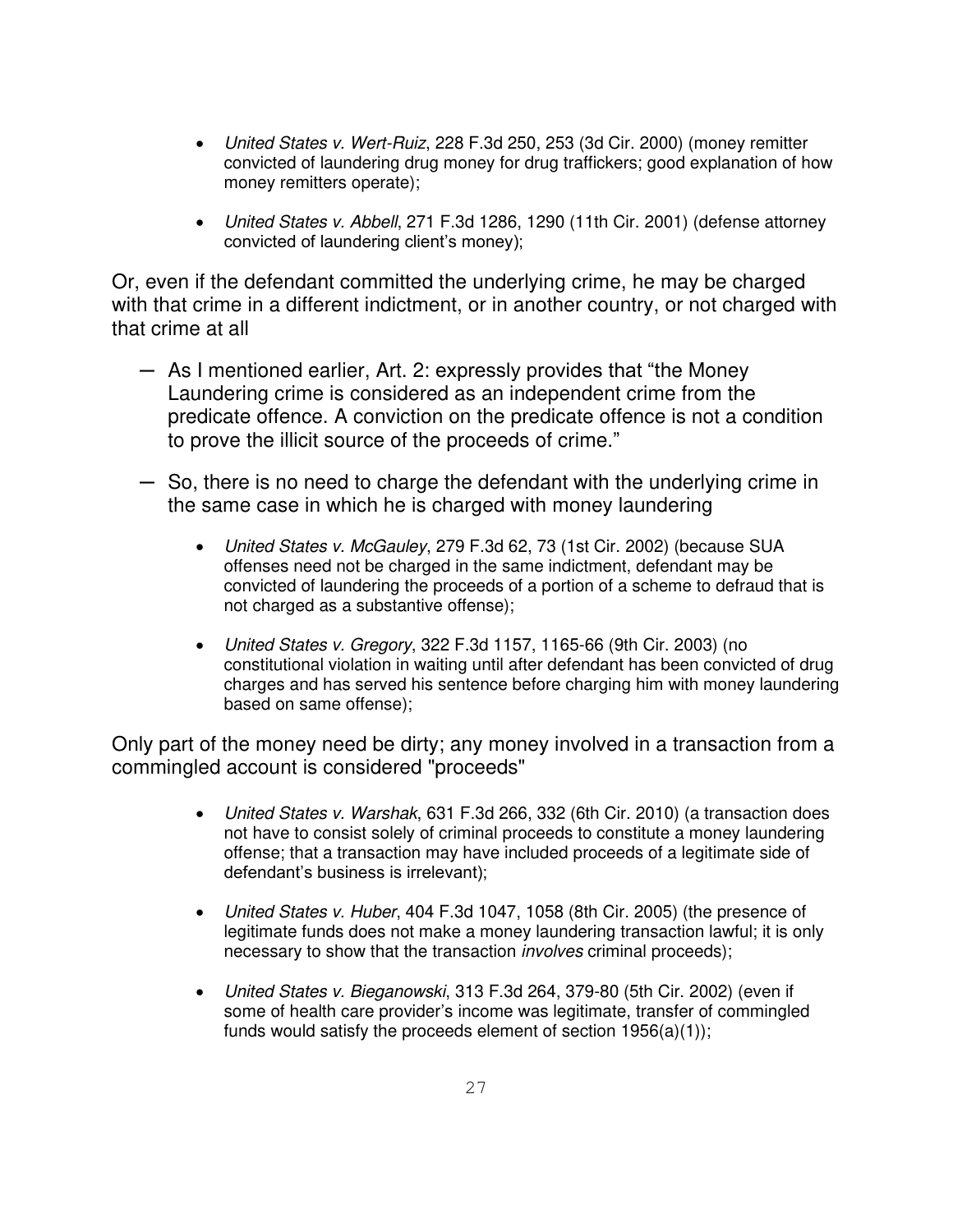The defendant need not have physical possession of the funds for them to be proceeds:

- $-$  the money laundering offense can take place after the defendant has caused the proceeds to be sent to a third party
	- United States v. Prince, 214 F.3d 740, 752-53 (6th Cir. 2000) (money becomes proceeds when victim wires it to third party designated by defendant; defendant need not be in physical possession for money to be proceeds);

## **Merger issue**

I talked about timing with respect to the knowledge requirement: the defendant has to know the property is the proceeds of some form of unlawful activity at the time the financial transaction takes place

- $-$  similarly, the money must be SUA proceeds at the time the financial transaction occurs
- ─ this is another reason why it is important to choose the right financial transaction
- ─ for example, if a drug sale takes place on a street corner, you have a financial transaction, but it does not involve SUA proceeds because there are no proceeds until the sale is complete;
	- United States v. Harris, 666 F.3d 905, 909 (5th Cir. 2012) ("mere payment of the purchase price for drugs by whatever means . . . does not constitute money laundering" because the money does not become proceeds until the payment is made);
	- United States v. Butler, 211 F.3d 826, 830 (4th Cir. 2000) ("the laundering of funds cannot occur in the same transaction through which those funds first become tainted by crime");
- $-$  the subsequent deposit of the money would involve proceeds, however
- $-$  and it would be different if you could show that the "buy" money was the proceeds of an earlier sale

The merger of the money laundering financial transaction and the underlying SUA is also a big problem in fraud cases: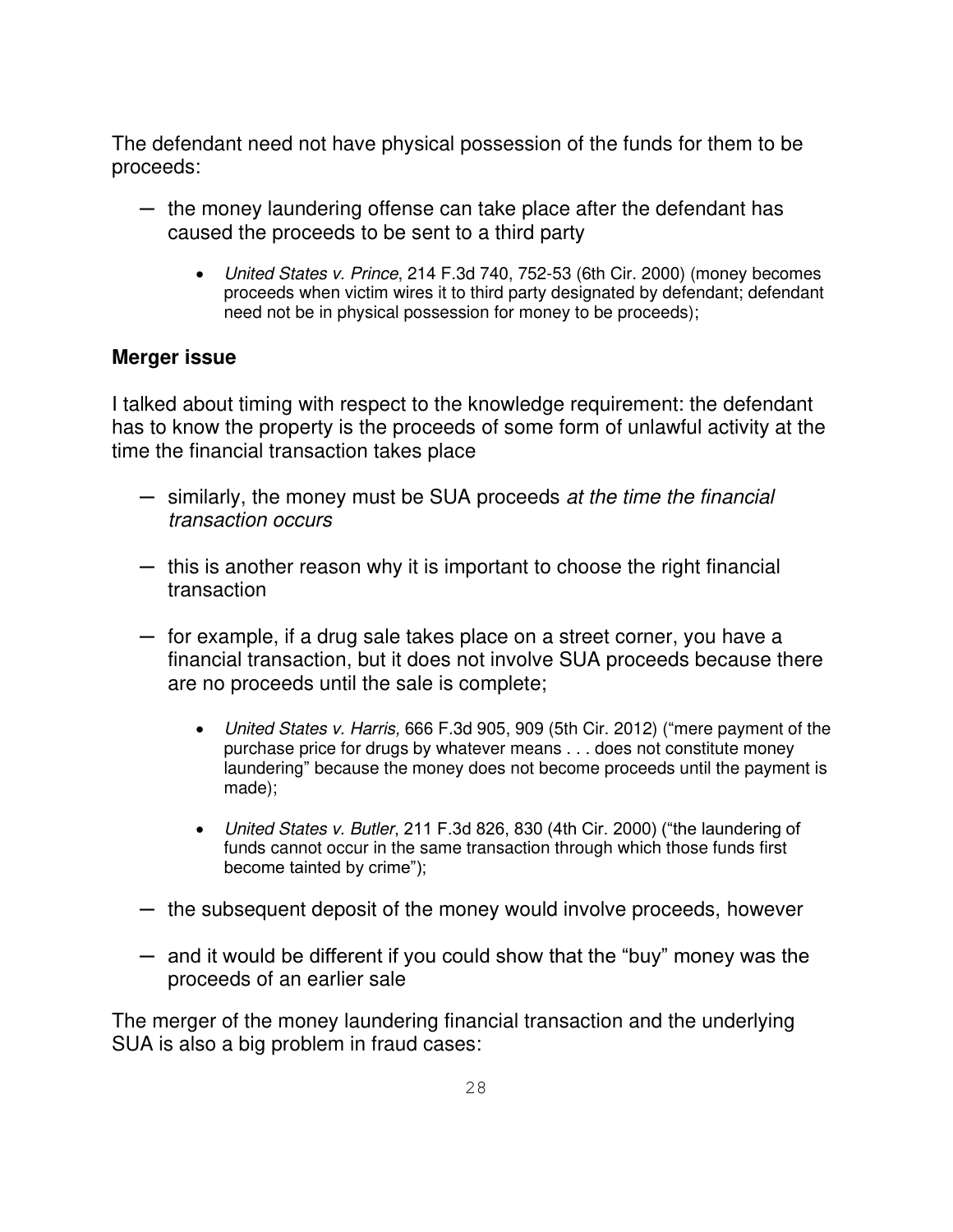- $-$  inducing a victim to wire money to the defendant is not money laundering if happens all in one step
	- United States v. Johnson, 971 F.2d 562 (10th Cir. 1992) (where defendant fraudulently induces victim to wire transfer funds directly to defendant's account, such transfer does not constitute money laundering, because funds were not "criminally derived" at the time the transfer took place);
- ─ the rule is that the acts that produce the proceeds being laundered must be distinct from the conduct that constitutes money laundering;
	- United States v. Mankarious, 151 F.3d 694 (7th Cir. 1998) (explaining Johnson);
	- United States v. Carucci, 364 F.3d 339 (1st Cir. 2004) (conviction reversed because evidence did not establish that the SUA offense occurred before the money laundering transaction);
- ─ but a two-step transaction -- victim sends check to defendant, defendant deposits check -- is money laundering
	- United States v. Baxter, 761 F.3d 17, 29-30 (D.C. Cir. 2014) (where defendant embezzled funds by writing check from her employer to front company, which in turn transferred funds to co-defendant, latter transactions occurred after the money was proceeds);
	- United States v. Silvestri, 409 F.3d 1311 (11th Cir. 2005) (mail fraud yielded proceeds in the form of a check before defendant committed a money laundering offense by depositing the check);
- ─ so is a transaction that takes place after the first phase of the underlying crime is complete, but while the underlying crime is still on-going
	- United States v. Kennedy, 707 F.3d 558, 566-67 (5th Cir. 2013) (there was no merger problem when bank transferred fraudulently-obtained loan proceeds to defendant's loan-closing company as the first step, and defendants transferred a portion of those proceeds to a shell corporation they controlled as the second step; after step one, defendants had possession of the proceeds of a completed wire fraud offense);
	- United States v. Diggles, 928 F.3d 380, 389 n.3 (7th Cir. 2019) (where defendant's fraud involved receiving hurricane-relief funds in account of Foundation he controlled and then moving that money to the account of a church where he was pastor, "the fraud got the money into the Foundation's account; the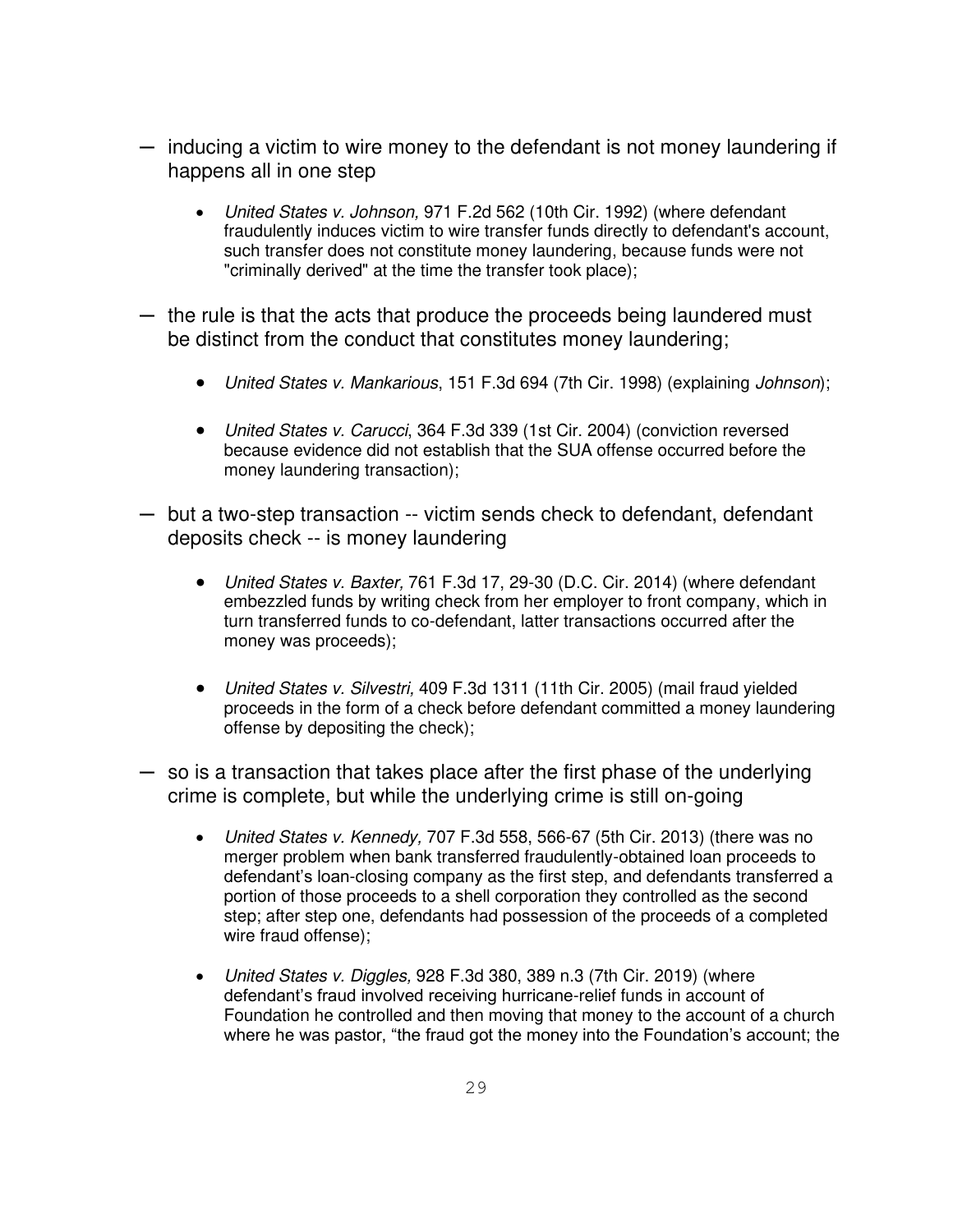money laundering got it into the church's");

## **Specific Intent**

If the defendant is charged under a transactional money laundering statute  $-$  a statute that makes it an offense merely to receive, use, spend or possess criminal proceeds – you can stop here

- ─ Such statutes, like Art. 2(3), contain no specific intent element
- $-$  For concealment or promotional money laundering, however, you must prove that at the time the defendant conducted the transaction, he acted with a specific intent.
- ─ For example, a concealment money laundering statute may require proof that the defendant intended to conceal or disguise the nature, source, location, ownership or control of the criminal proceeds,

## **1. Promotion money laundering**

Let's look first at what the Government would have to prove under your "promotion money laundering" statute: Art. 3

 $-$  to prove promotion money laundering, the Government would have to prove that the defendant intended to promote terrorism, or more specifically, that he provided or collected funds intending or knowing that they would be used:

1. To carry out a terrorist act(s);

2. By an individual terrorist or by a terrorist organization, even in the absence of a link to a specific terrorist act or acts;

3. To finance the travel of individuals to a State other than their States of residence or nationality, for the purpose of the perpetration, planning, or preparation of, or participation in, terrorist acts or the providing or receiving of terrorist training;

4. To organize or direct others to commit or attempt to commit any of the acts stipulated in this Article.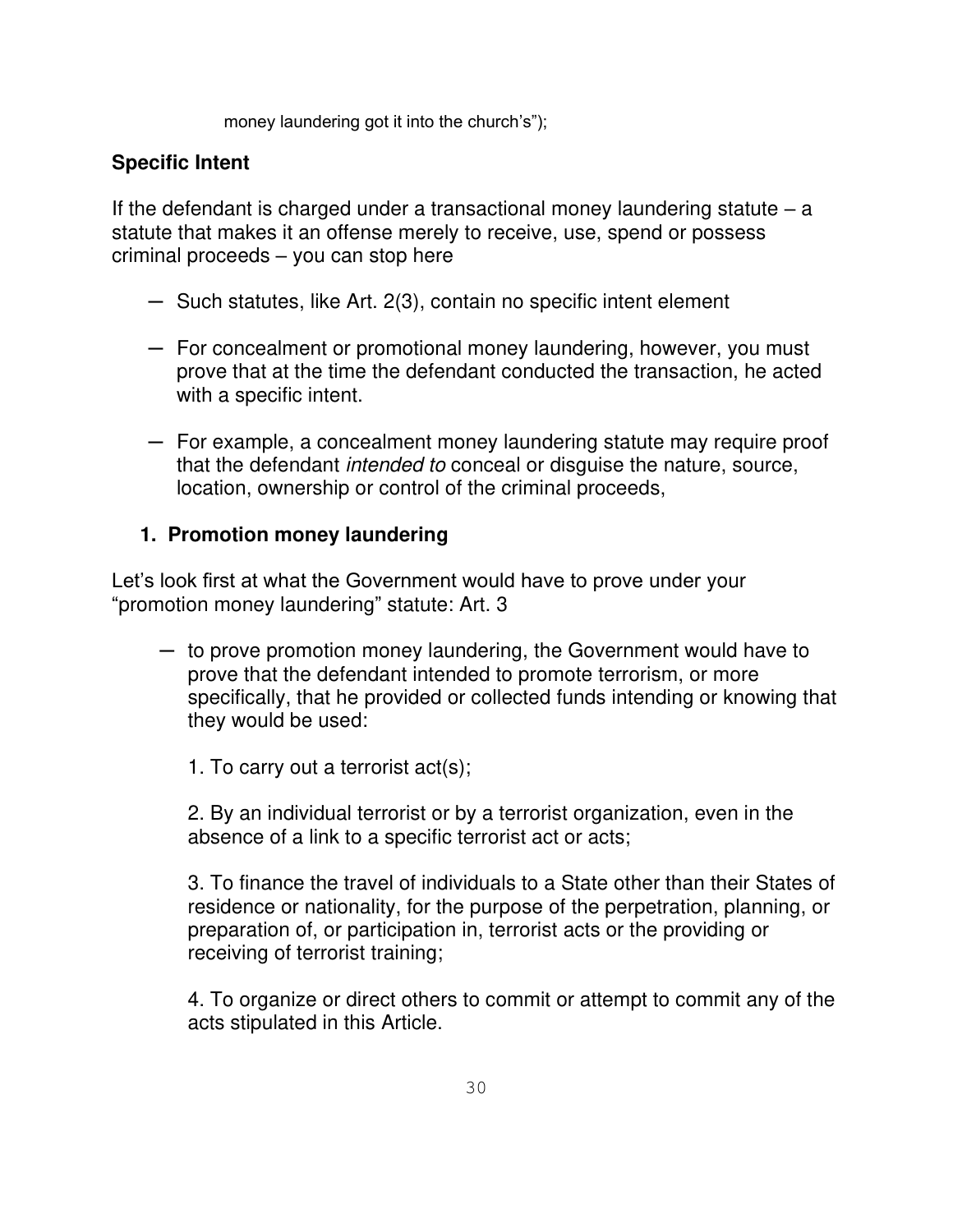5. To participate as an accomplice in; to attempt; or to aid, abet, facilitate, counsel in, cooperate in, or contribute to the commission of or attempt to commit any of the acts stipulated in this Article.

- As I mentioned earlier, in such a case the prosecutor would not have to prove any intent to conceal or disguise the criminal proceeds: that would be "concealment money laundering" which we'll discuss in a minute
	- United States v. Alerre, 430 F.3d 681, 693 n.14 (4th Cir. 2005) (explaining the difference between promotion and concealment money laundering);
	- United States v. Marbella, 73 F.3d 1508, 1514 (9th Cir. 1996) (statute is worded in the disjunctive; therefore, conviction can be based on intent to promote without any evidence of intent to conceal or disguise);
	- United States v. Reed, 264 F.3d 640, 650-52 (6th Cir. 2001) (that defendant conducted the transaction without concealing or disguising anything has no bearing on her conviction for a promotion offense under section  $1956(a)(1)(A)(i)$ ;
- $-$  And he would not have to prove that the money was the proceeds of some other crime

## **2. Concealment money laundering**

A concealment money laundering statute makes it an offense to conduct a financial transaction knowing that the purpose of the transaction was to "conceal or disguise" the source, location, ownership, nature or control of criminal proceeds.

- United States v. Dvorak, 617 F.3d 1017, 1022 (8th Cir. 2010) (Congress made concealing the location of criminal proceeds a serious offense under the money laundering laws because "money that cannot be found cannot be subject to forfeiture");
- Under Art. 2(2), proof that the transaction was designed to conceal any one of the listed attributes would be sufficient
	- Cuellar v. United States, 553 U.S. 550 (2008) (rejecting view that the only way to commit concealment money laundering is to attempt to create the appearance of legitimate wealth; such "classic money laundering" is one way to violate the statute, but the text makes clear that there are many other ways to violate it as well);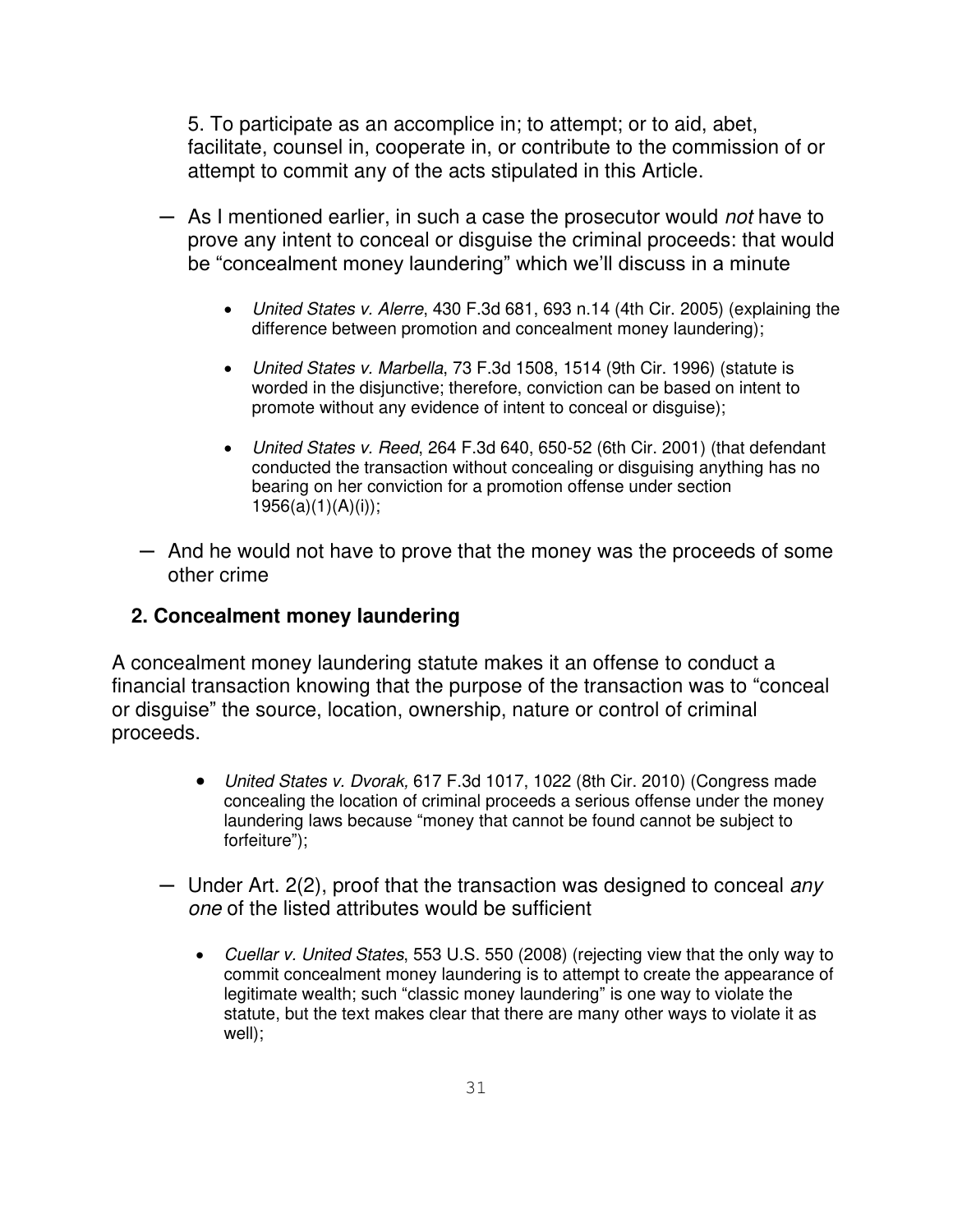• United States v. Concepcion, 2008 WL 4585331 (2d Cir. Oct. 14, 2008) (following Cuellar; creating the appearance of legitimate wealth is not the only way to satisfy the concealment element);

Knowledge that the purpose of the transaction was to conceal or disguise almost always has to be shown by circumstantial evidence

─ Indeed, as mentioned earlier, Art. 5 expressly provides for the use of circumstantial evidence not only to show that the defendant knew that the money was criminal proceeds, but also to prove his intent

Art. 5: The knowledge and intent required to prove money laundering or terrorism financing offences may be inferred from objective factual circumstances.

Like knowledge of the source of the money, in third-party-money laundering cases, the knowledge or intent may also be shown by willful blindness

• United States v. Macias Martinez, Fed. Appx. \_\_\_, 2020 WL 131345 (6th Cir. Jan. 13, 2020) (willful blindness may be used to establish defendant's knowledge that the transaction was designed to avoid a reporting requirement; courier's knowledge that sub-\$10,000 bundles of cash she was depositing into multiple banks on the same day came from a much larger stash was sufficient to establish the knowledge element of  $\S$  1956(a)(1)(B)(ii));

Examples of circumstantial evidence used to show intent or knowledge of the purpose:

- engaging in unusual or convoluted transactions implies knowledge that purpose was to conceal or disguise:
	- United States v. Wilkes, 662 F.3d 524, 547 (9th Cir. 2011) (making three transfers within a week before using proceeds of fraudulently-obtained contract to pay kickback was a convoluted transaction designed to conceal the source and future ownership of the money);
	- United States v. Morales-Rodriguez, 467 F.3d 1, 13 (1st Cir. 2006) (monthly secretive transfers of funds between three separate bank accounts was an attempt to conceal the nature, location, source, ownership, and control of proceeds);
	- United States v. Magluta, 418 F.3d 1166 (11th Cir. 2005) (moving cash from Miami to New York to Israel, where it was deposited in an account in a false name, was sufficient to show that when defendant paid his lawyer with check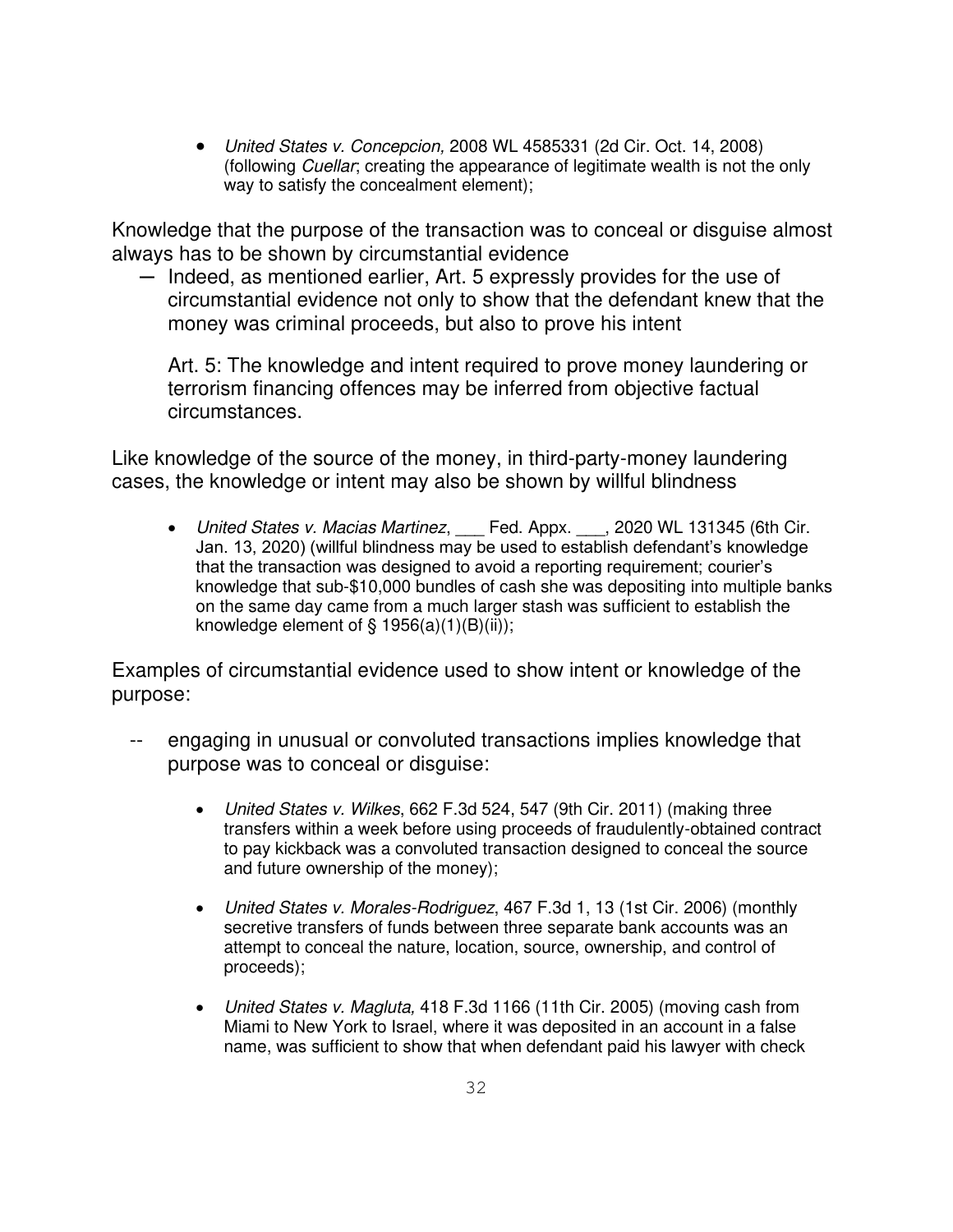drawn on that account, he intended to conceal the source of the money);

- -- using third party name, or name of legitimate business
	- United States v. Banks, 884 F.3d 998 (10th Cir. 2018) (drug dealer's use of third parties to buy blank money orders instead of doing it himself, and directing them to send them to a third party associated with his co-defendant, showed intent to conceal the source of the money);
	- United States v. Sheridan, 679 Fed. Appx. 492 (7th Cir. 2017) (having third party open bank accounts that were used to deposit drug proceeds in one part of the country and funnel them to California concealed the relationship of the money to the drug dealer and his customer; that the transactions were conducted in third party's name and did not conceal his identity was irrelevant);
	- United States v. Ayala-Vazquez, 751 F.3d 1, 16 (1<sup>st</sup> Cir. 2014) (using straw purchaser to acquire race cars with drug proceeds was concealment money laundering);
	- ─ using shell companies:
		- United States v. Patel, 651 Fed. Appx. 468 ( $6<sup>th</sup>$  Cir. 2016) (use of two shell companies to move Medicare fraud proceeds from one coconspirator to another shows that at least one purpose of the transaction was concealment);
		- United States v. Prevezon Holdings, Ltd., 251 F.Supp.3d 684 (S.D.N.Y. 2017) (use of coded language and "corporate shells" is evidence of a design to conceal, as is engaging in unnecessary transactions to add extra degrees of separation between the defendant and the source of the funds);
- commingling dirty money and clean money
	- United States v. Jackson, 935 F.2d 832, 841 (7th Cir. 1991) (commingling drug proceeds with legitimate funds in church bank account showed intent to conceal or disguise);
	- United States v. Ward, 197 F.3d 1076, 1082 (11th Cir. 1999) (Acommingling of funds is itself suggestive of a design to hide the source of ill-gotten gains"; following Jackson);
	- United States v. Shepard, 396 F.3d 1116 (10th Cir. 2005) (commingling fraud proceeds with funds in bank account of legitimate business shows intent to conceal);
- structuring transactions to avoid a currency transaction reporting requirement: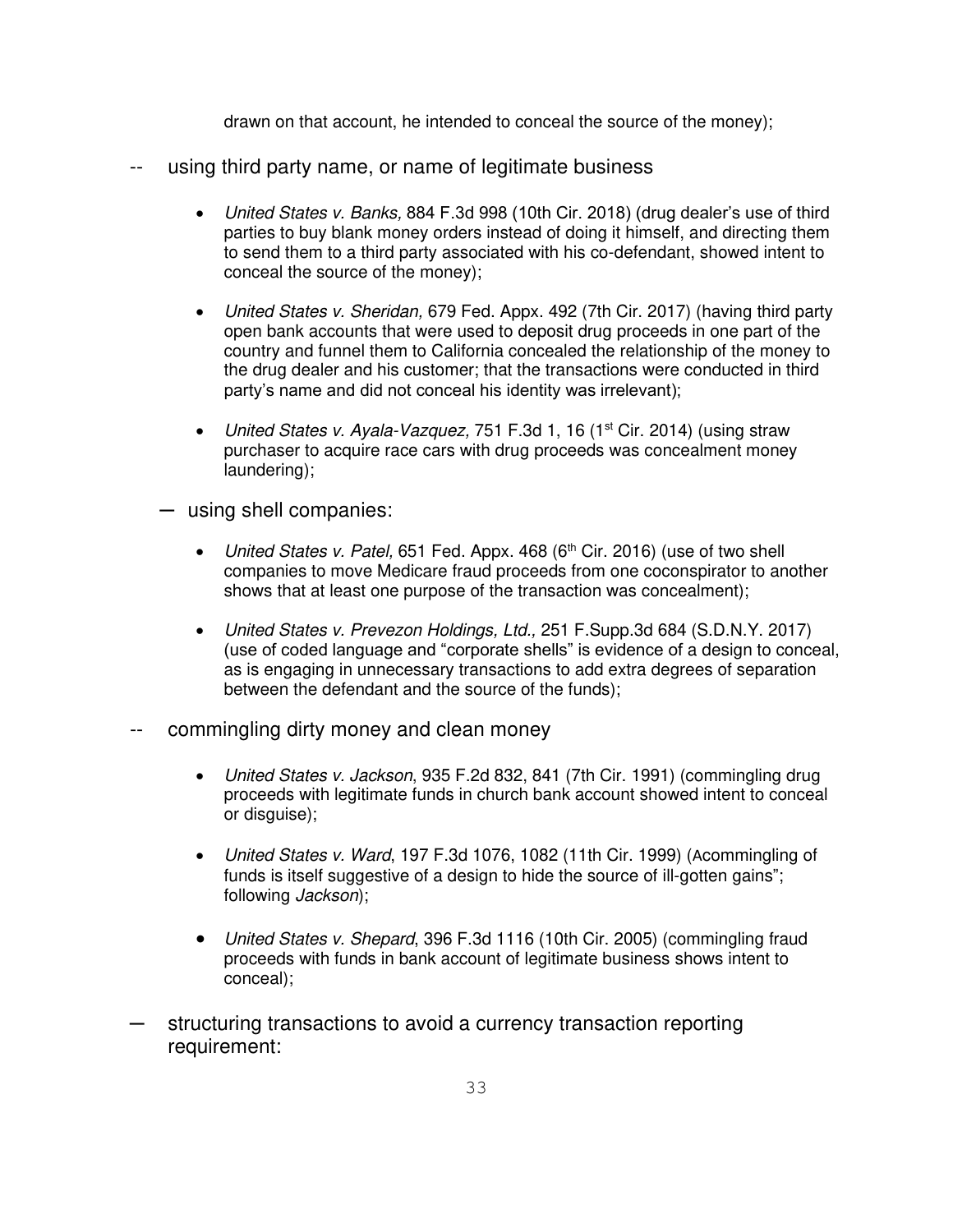- United States v. Elder, 682 F.3d 1065, 1072 (8th Cir. 2012) (paying for prescriptions with used, small denomination bills rather than by check, and instructing intermediary to limit bank deposits to amounts under \$10,000, is circumstantial evidence of intent to conceal or disguise);
- United States v. Richardson, 658 F.3d 333, 341 (3d Cir. 2011) (listing ways in which concealment may be shown, including making structured cash deposits before using funds to conduct a transaction, and funneling money through a legitimate business);
- ─ use of codes; unusual secrecy:
	- United States v. Gotti, 459 F.3d 296, 337 (2d Cir. 2006) (cash transactions conducted through several intermediaries, in a surreptitious manner, and using coded language, evidenced intent to conceal the source of the money);
- ─ falsifying nature of the transaction:
	- United States v. Kelley, 461 F.3d 817, 829-30 (6th Cir. 2006) (disguising kickback to public official as payment to wife for consulting services, depositing check, and having bank issue cashier's check to hotel to pay for wife's birthday party);
	- United States v. Hall, 434 F.3d 42, 53 (1st Cir. 2006) (giving seller \$24,000 in cash in a paper bag and falsifying the bill of sale to show the price of a vehicle was only \$5,000 allowed defendant to conceal the additional funds);
- ─ using real estate transaction to conceal or disguise:
	- United States v. Delgado, 653 F.3d 729, 738 (8th Cir. 2011) (understating the purchase price on real estate documents and paying the difference with cash in an unrecorded transaction violates  $\S$  1956(a)(1)(B)(i));
- ─ sending property abroad:
	- United States v. Cihak, 137 F.3d 252, 262 (5th Cir. 1998) (defendant's apparent hurry to liquidate accounts and transfer them out of the country sufficient to show intent to conceal source and location);
- ─ Dealing exclusively in cash or converting proceeds to goods and services or to cash:
	- United States v. Ayala-Vazquez, 751 F.3d 1, 15-16 (1<sup>st</sup> Cir. 2014) (paying expenses in small bills in paper bags through third parties was evidence of concealment);
	- United States v. Bowman, 235 F.3d 1113, 1117-18 (8th Cir. 2000) (transformation of stolen funds into another form  $-$  *i.e.*, merchandise purchased by defendant's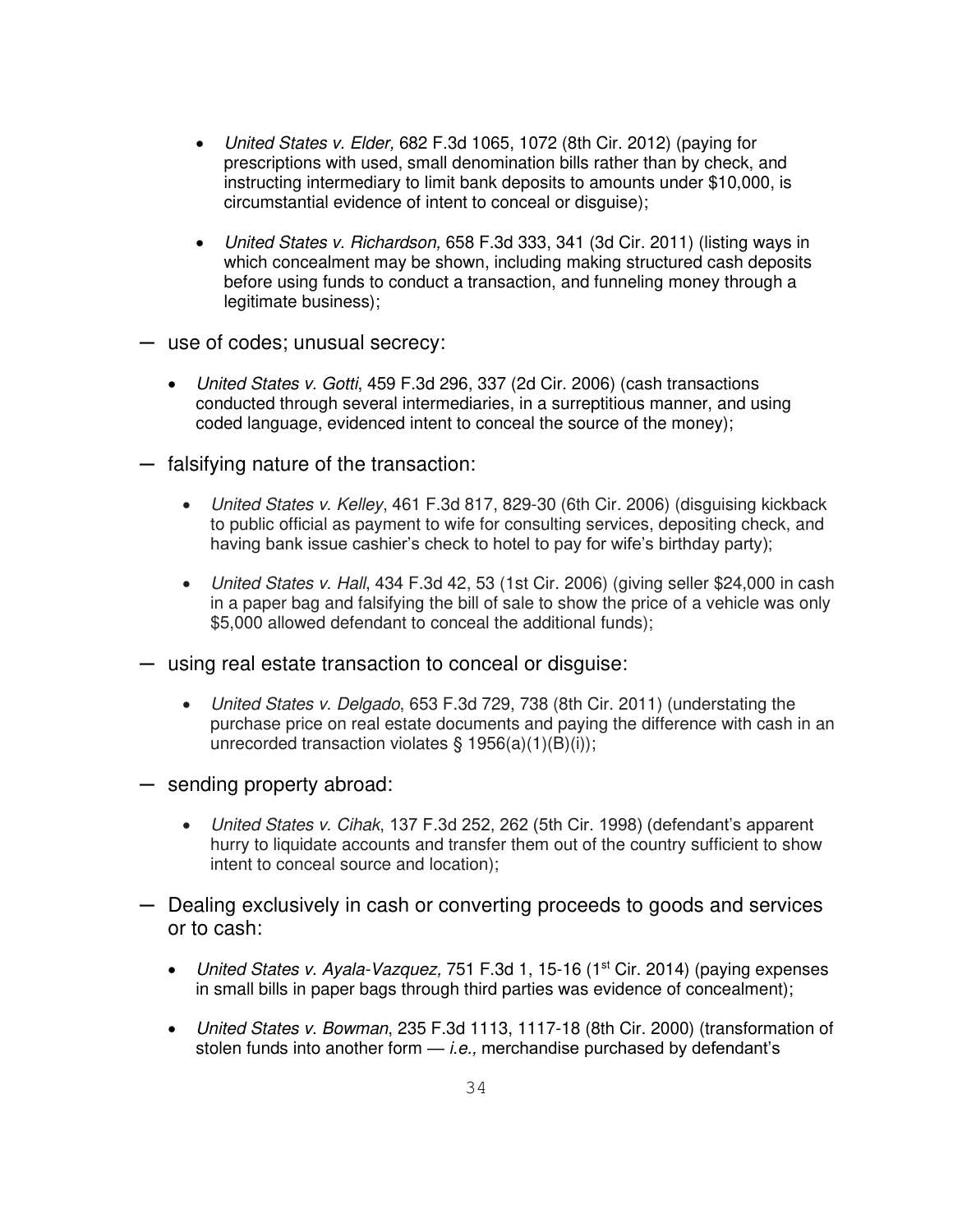girlfriend—evinces the design to conceal);

• United States v. Dvorak, 617 F.3d 1017, 1024 (8th Cir. 2010) (depositing fraud proceeds in a bank account and immediately withdrawing the funds as cash, while not dispositive, is strong evidence of an intent to conceal the location of the funds "for the simple reason that cash cannot be traced");

Be careful, simply spending money on goods or services may not be sufficient to show purpose was to conceal or disguise

- United States v. Sanders, 929 F.2d 1466 (10th Cir. 1991) (buying a car in own name or daughter's name with drug proceeds is not concealment money laundering; it is merely "money spending");
- United States v. Stoddard, 892 F.3d 1203 (D.C. Cir. 2018) (where drug dealer and his cousin went together to car dealership to buy car in cousin's name with drug dealer's money and for drug dealer's exclusive use, there was insufficient evidence purpose of the transaction was to conceal the ownership or source of the money);
- ─ Where the defendant is making what would otherwise be a legitimate commercial transaction, the Government must show that there was something about the transaction that evidenced an intent to conceal or disguise
	- United States v. Messino, 382 F.3d 704 (7th Cir. 2004) (purchase of real property made with structured cash deposits and property titled in defendant's daughter's name was intended to conceal);
	- United States v. Magluta, 418 F.3d 1166 (11th Cir. 2005) (using drug proceeds to pay attorney's fee was not simply money spending where defendant went to great lengths -- including use of foreign bank account in false name -- to conceal source of the money);
	- United States v. White, 718 Fed. Appx. 353 (6th Cir. 2017) (defendant who purchased cars in her name on behalf of drug dealer did not conceal her identity but did conceal and disguise the ownership and control of the vehicles);

Note that in these cases, the defendant could be found guilty for concealing or disguising *any* of the attributes of the property being laundered

- ─ it is an offense to conceal or disguise the nature, source, location, ownership or control of the property
- the crime is *not* limited to concealing the identity of the wrongdoer: